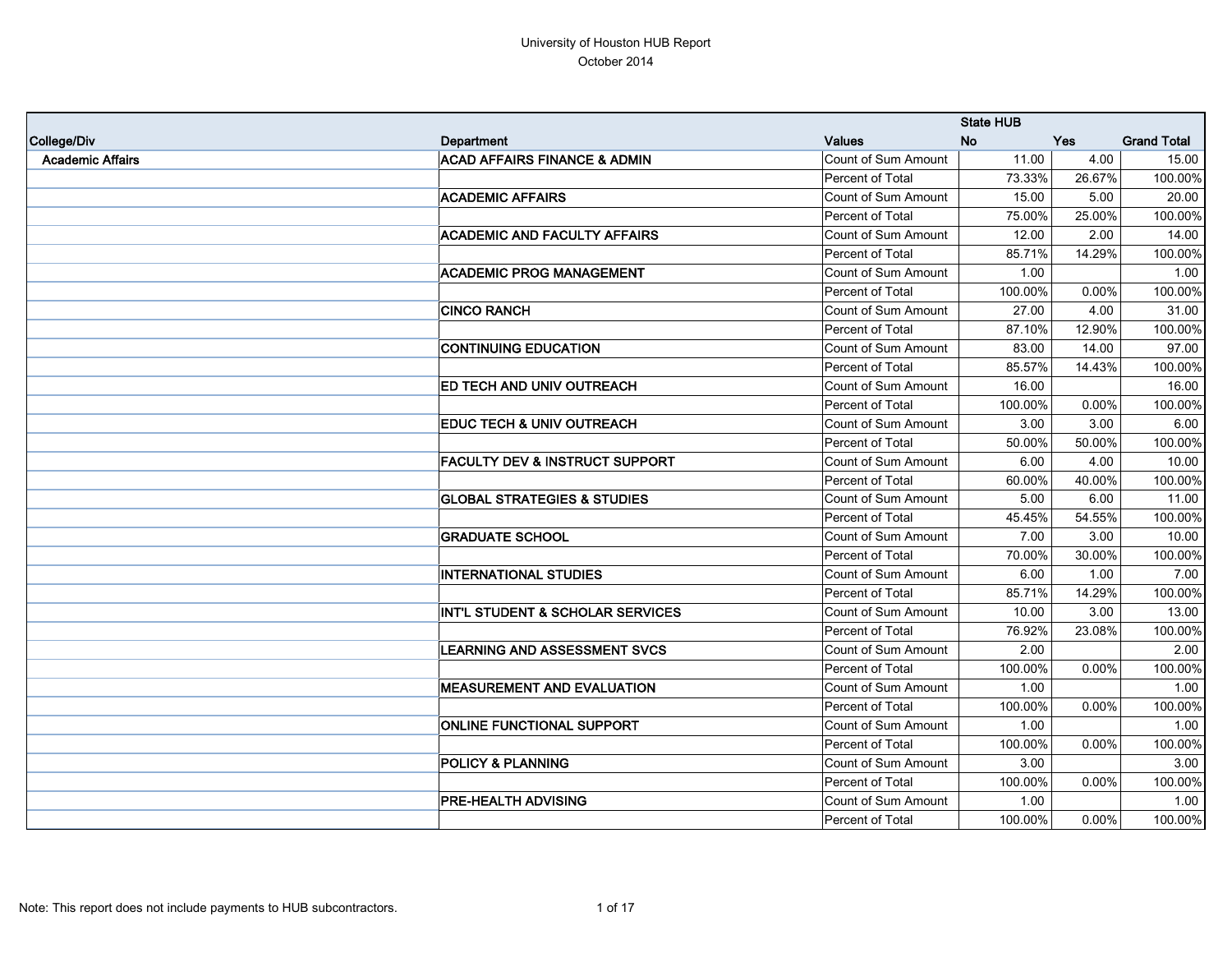|                                      |                                       |                            | <b>State HUB</b> |            |                    |
|--------------------------------------|---------------------------------------|----------------------------|------------------|------------|--------------------|
| College/Div                          | Department                            | <b>Values</b>              | <b>No</b>        | <b>Yes</b> | <b>Grand Total</b> |
|                                      | <b>UH ENERGY</b>                      | Count of Sum Amount        | 20.00            | 4.00       | 24.00              |
|                                      |                                       | Percent of Total           | 83.33%           | 16.67%     | 100.00%            |
|                                      | UH OFF-CAMPUS SUPPORT                 | <b>Count of Sum Amount</b> | 11.00            | 5.00       | 16.00              |
|                                      |                                       | Percent of Total           | 68.75%           | 31.25%     | 100.00%            |
|                                      | <b>UH SUGAR LAND</b>                  | Count of Sum Amount        | 91.00            | 25.00      | 116.00             |
|                                      |                                       | Percent of Total           | 78.45%           | 21.55%     | 100.00%            |
|                                      | <b>UNDERGRADUATE SCHOLARS</b>         | <b>Count of Sum Amount</b> | 2.00             |            | 2.00               |
|                                      |                                       | Percent of Total           | 100.00%          | 0.00%      | 100.00%            |
|                                      | <b>UNDERGRADUATE STUDIES</b>          | <b>Count of Sum Amount</b> | 5.00             |            | 5.00               |
|                                      |                                       | Percent of Total           | 100.00%          | 0.00%      | 100.00%            |
|                                      | UNIVERSITY TESTING SERVICES           | Count of Sum Amount        | 6.00             | 1.00       | 7.00               |
|                                      |                                       | Percent of Total           | 85.71%           | 14.29%     | 100.00%            |
|                                      | <b>WRITING CENTER</b>                 | <b>Count of Sum Amount</b> | 4.00             | 5.00       | 9.00               |
|                                      |                                       | Percent of Total           | 44.44%           | 55.56%     | 100.00%            |
| Academic Affairs Count of Sum Amount |                                       |                            | 349.00           | 89.00      | 438.00             |
| Academic Affairs Percent of Total    |                                       |                            | 79.68%           | 20.32%     | 100.00%            |
| <b>Administration and Finance</b>    | <b>ADMINISTRATION &amp; FINANCE</b>   | Count of Sum Amount        | 12.00            | 15.00      | 27.00              |
|                                      |                                       | Percent of Total           | 44.44%           | 55.56%     | 100.00%            |
|                                      | <b>AUXILIARY SERVICES OPERATIONS</b>  | Count of Sum Amount        | 13.00            | 2.00       | 15.00              |
|                                      |                                       | Percent of Total           | 86.67%           | 13.33%     | 100.00%            |
|                                      | <b>BUDGET</b>                         | Count of Sum Amount        | 3.00             | 1.00       | 4.00               |
|                                      |                                       | Percent of Total           | 75.00%           | 25.00%     | 100.00%            |
|                                      | <b>BUSINESS SERVICES</b>              | Count of Sum Amount        | 2.00             | 2.00       | 4.00               |
|                                      |                                       | Percent of Total           | 50.00%           | 50.00%     | 100.00%            |
|                                      | <b>BUSINESS SERVICES PLANTOPS</b>     | Count of Sum Amount        | 12.00            | 6.00       | 18.00              |
|                                      |                                       | Percent of Total           | 66.67%           | 33.33%     | 100.00%            |
|                                      | <b>CENTRAL FACILITY SERVICES</b>      | Count of Sum Amount        | 6.00             |            | 6.00               |
|                                      |                                       | Percent of Total           | 100.00%          | 0.00%      | 100.00%            |
|                                      | <b>COUGAR CARD</b>                    | Count of Sum Amount        | 1.00             | 2.00       | 3.00               |
|                                      |                                       | Percent of Total           | 33.33%           | 66.67%     | 100.00%            |
|                                      | <b>DEPT OF PUBLIC SAFETY ADMINIST</b> | Count of Sum Amount        | 1.00             |            | 1.00               |
|                                      |                                       | Percent of Total           | 100.00%          | 0.00%      | 100.00%            |
|                                      | <b>EMERGENCY MANAGEMENT</b>           | Count of Sum Amount        |                  | 1.00       | 1.00               |
|                                      |                                       | Percent of Total           | $0.00\%$         | 100.00%    | 100.00%            |
|                                      | <b>ENTERPRISE SYSTEMS</b>             | Count of Sum Amount        | 39.00            | 10.00      | 49.00              |
|                                      |                                       | Percent of Total           | 79.59%           | 20.41%     | 100.00%            |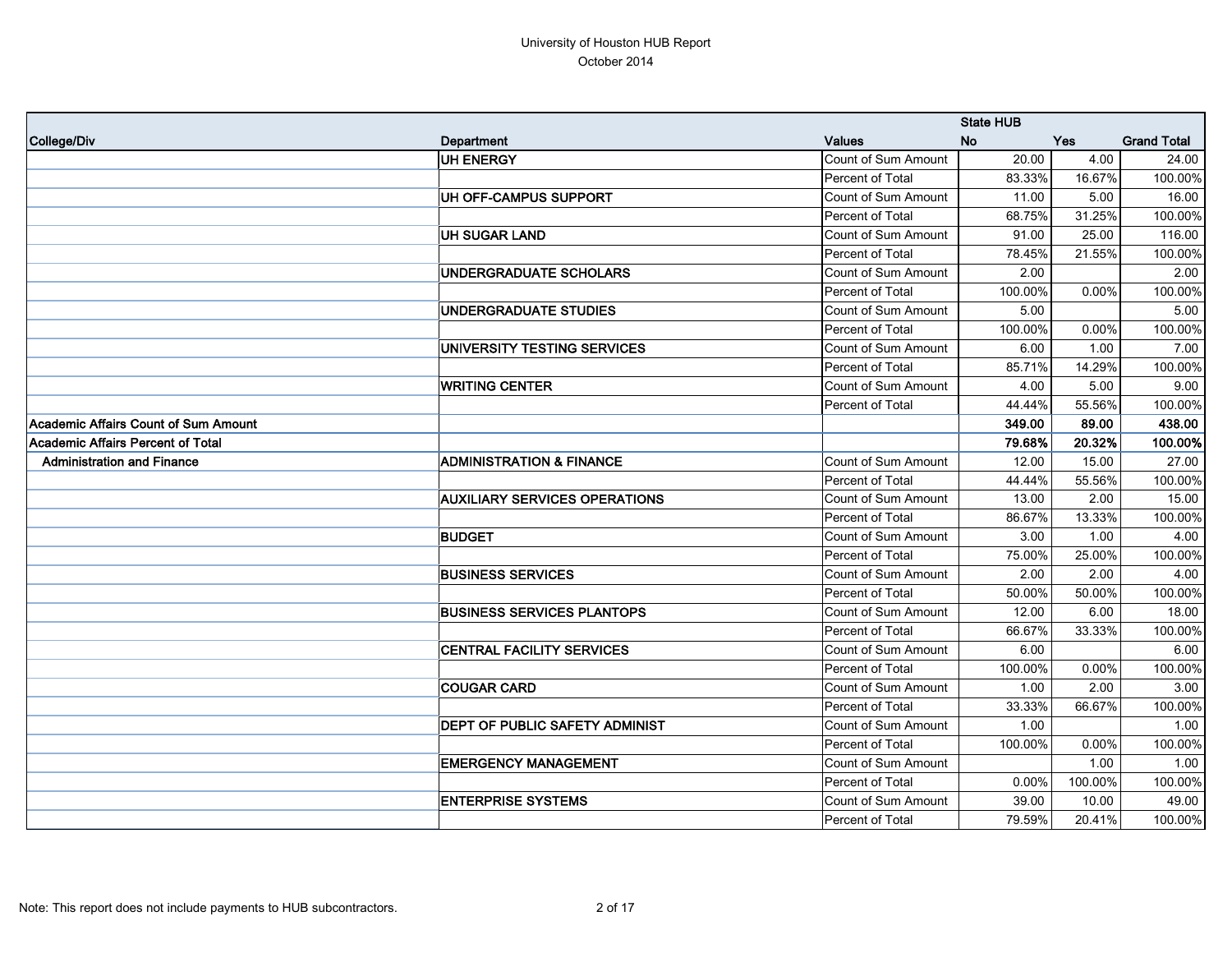|             |                                                |                         | <b>State HUB</b> |        |                    |
|-------------|------------------------------------------------|-------------------------|------------------|--------|--------------------|
| College/Div | Department                                     | <b>Values</b>           | <b>No</b>        | Yes    | <b>Grand Total</b> |
|             | <b>ENV HEALTH &amp; LIFE SAFETY</b>            | Count of Sum Amount     | 14.00            | 1.00   | 15.00              |
|             |                                                | Percent of Total        | 93.33%           | 6.67%  | 100.00%            |
|             | <b>FACILITIES MANAGEMENT</b>                   | Count of Sum Amount     | 27.00            | 3.00   | 30.00              |
|             |                                                | Percent of Total        | 90.00%           | 10.00% | 100.00%            |
|             | <b>FACILITIES OPERATION &amp; MAINT</b>        | Count of Sum Amount     | 33.00            | 5.00   | 38.00              |
|             |                                                | <b>Percent of Total</b> | 86.84%           | 13.16% | 100.00%            |
|             | <b>FACILITIES PLANNING &amp; CONSTRUCTION</b>  | Count of Sum Amount     | 105.00           | 11.00  | 116.00             |
|             |                                                | Percent of Total        | 90.52%           | 9.48%  | 100.00%            |
|             | <b>FINANCE-A&amp;F</b>                         | Count of Sum Amount     | 12.00            | 2.00   | 14.00              |
|             |                                                | Percent of Total        | 85.71%           | 14.29% | 100.00%            |
|             | HIGH PERFORMANCE & COMPUTING & NETWK           | Count of Sum Amount     | 5.00             | 1.00   | 6.00               |
|             |                                                | Percent of Total        | 83.33%           | 16.67% | 100.00%            |
|             | <b>HUMAN RESOURCES</b>                         | Count of Sum Amount     | 10.00            | 4.00   | 14.00              |
|             |                                                | Percent of Total        | 71.43%           | 28.57% | 100.00%            |
|             | <b>INST - BUSINESS SERVICES</b>                | Count of Sum Amount     | 6.00             |        | 6.00               |
|             |                                                | Percent of Total        | 100.00%          | 0.00%  | 100.00%            |
|             | <b>INST - FINANCIAL ACCOUNTING</b>             | Count of Sum Amount     | 1.00             |        | 1.00               |
|             |                                                | Percent of Total        | 100.00%          | 0.00%  | 100.00%            |
|             | <b>KUHA RADIO</b>                              | Count of Sum Amount     | 66.00            | 31.00  | 97.00              |
|             |                                                | Percent of Total        | 68.04%           | 31.96% | 100.00%            |
|             | <b>KUHF RADIO</b>                              | Count of Sum Amount     | 86.00            | 32.00  | 118.00             |
|             |                                                | Percent of Total        | 72.88%           | 27.12% | 100.00%            |
|             | <b>MINOR AND PLANNED PROJECTS</b>              | Count of Sum Amount     | 61.00            | 29.00  | 90.00              |
|             |                                                | Percent of Total        | 67.78%           | 32.22% | 100.00%            |
|             | <b>MINOR IN-HOUSE CONSTRUCTION</b>             | Count of Sum Amount     | 8.00             | 4.00   | 12.00              |
|             |                                                | Percent of Total        | 66.67%           | 33.33% | 100.00%            |
|             | <b>NORTH ZONE CUSTODIAL</b>                    | Count of Sum Amount     | 10.00            | 2.00   | 12.00              |
|             |                                                | Percent of Total        | 83.33%           | 16.67% | 100.00%            |
|             | <b>PARKING &amp; TRANSPORTATION OPERATIONS</b> | Count of Sum Amount     | 12.00            | 4.00   | 16.00              |
|             |                                                | Percent of Total        | 75.00%           | 25.00% | 100.00%            |
|             | PHY PLANT-AUTOMOTIVE                           | Count of Sum Amount     | 159.00           | 12.00  | 171.00             |
|             |                                                | Percent of Total        | 92.98%           | 7.02%  | 100.00%            |
|             | PHY PLANT-GROUNDS MAINT                        | Count of Sum Amount     | 20.00            |        | 20.00              |
|             |                                                | Percent of Total        | 100.00%          | 0.00%  | 100.00%            |
|             | PHY PLANT-SOLID WASTE                          | Count of Sum Amount     | 2.00             | 1.00   | 3.00               |
|             |                                                | Percent of Total        | 66.67%           | 33.33% | 100.00%            |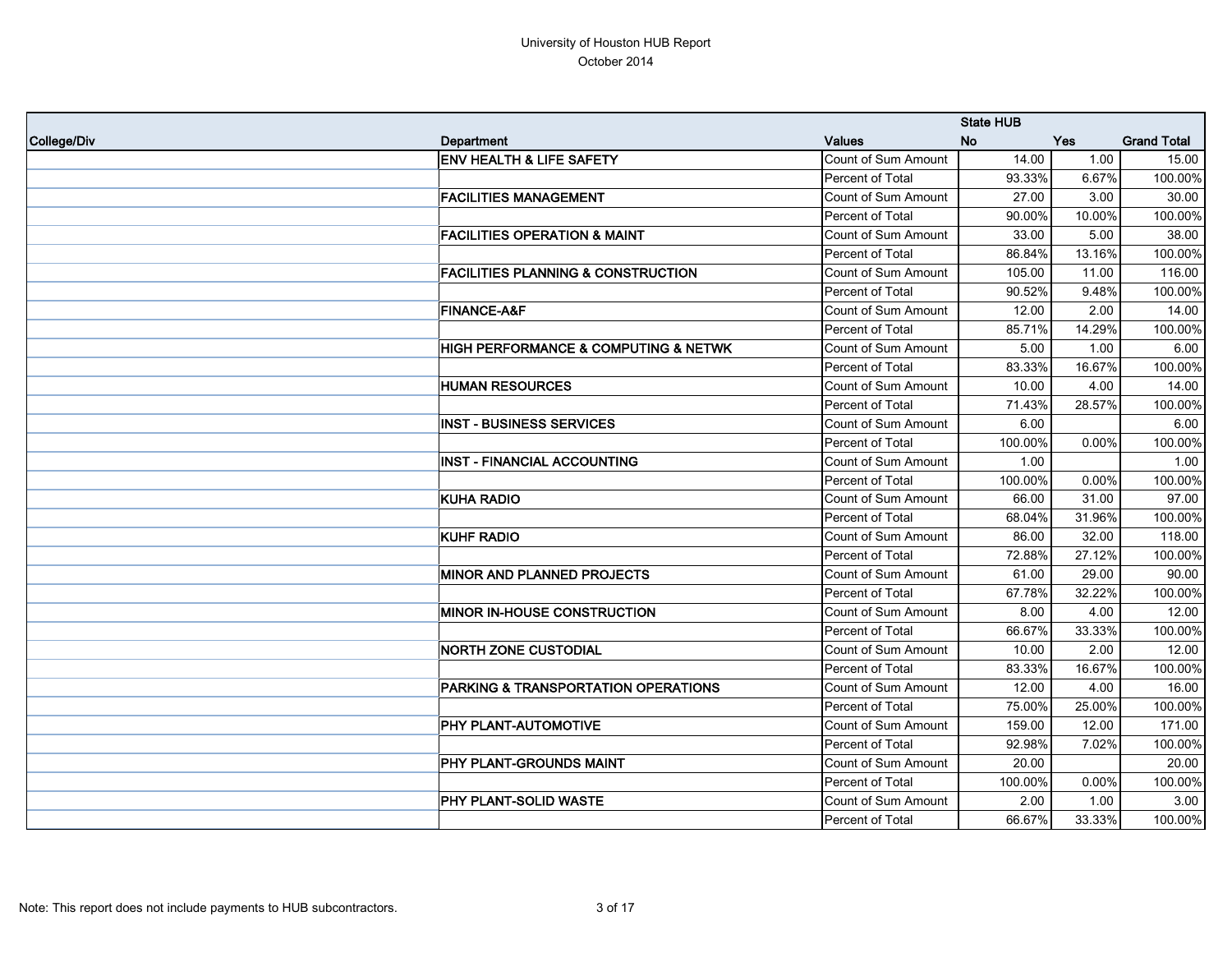|                                                |                                          |                     | <b>State HUB</b> |        |                    |
|------------------------------------------------|------------------------------------------|---------------------|------------------|--------|--------------------|
| College/Div                                    | <b>Department</b>                        | <b>Values</b>       | <b>No</b>        | Yes    | <b>Grand Total</b> |
|                                                | <b>PHYSICAL PLANT</b>                    | Count of Sum Amount | 85.00            | 7.00   | 92.00              |
|                                                |                                          | Percent of Total    | 92.39%           | 7.61%  | 100.00%            |
|                                                | <b>POLICE</b>                            | Count of Sum Amount | 89.00            | 5.00   | 94.00              |
|                                                |                                          | Percent of Total    | 94.68%           | 5.32%  | 100.00%            |
|                                                | POSTAL SERVICES OPERATIONS               | Count of Sum Amount | 7.00             | 3.00   | 10.00              |
|                                                |                                          | Percent of Total    | 70.00%           | 30.00% | 100.00%            |
|                                                | PRINTING OPERATIONS                      | Count of Sum Amount | 12.00            | 1.00   | 13.00              |
|                                                |                                          | Percent of Total    | 92.31%           | 7.69%  | 100.00%            |
|                                                | PUBLIC SAFETY SYSTEMS                    | Count of Sum Amount | 7.00             |        | 7.00               |
|                                                |                                          | Percent of Total    | 100.00%          | 0.00%  | 100.00%            |
|                                                | <b>RISK MANAGEMENT</b>                   | Count of Sum Amount | 2.00             | 1.00   | 3.00               |
|                                                |                                          | Percent of Total    | 66.67%           | 33.33% | 100.00%            |
|                                                | <b>SERVICE LEVEL AGREEMENT</b>           | Count of Sum Amount | 3.00             | 8.00   | 11.00              |
|                                                |                                          | Percent of Total    | 27.27%           | 72.73% | 100.00%            |
|                                                | <b>STUDENT FINANCIAL SERVICES</b>        | Count of Sum Amount | 12.00            | 9.00   | 21.00              |
|                                                |                                          | Percent of Total    | 57.14%           | 42.86% | 100.00%            |
|                                                | <b>TECHNOLOGY SERVICES &amp; SUPPORT</b> | Count of Sum Amount | 47.00            | 14.00  | 61.00              |
|                                                |                                          | Percent of Total    | 77.05%           | 22.95% | 100.00%            |
|                                                | TV PUBLIC BROADCASTING                   | Count of Sum Amount | 75.00            | 35.00  | 110.00             |
|                                                |                                          | Percent of Total    | 68.18%           | 31.82% | 100.00%            |
|                                                | UH SPORTS & ENTERTAINMENT SVC            | Count of Sum Amount | 2.00             | 1.00   | 3.00               |
|                                                |                                          | Percent of Total    | 66.67%           | 33.33% | 100.00%            |
|                                                | <b>UIT SECURITY</b>                      | Count of Sum Amount | 1.00             | 4.00   | 5.00               |
|                                                |                                          | Percent of Total    | 20.00%           | 80.00% | 100.00%            |
|                                                | UNIV PROPERTY SERVICES OPERATIONS        | Count of Sum Amount | 2.00             | 1.00   | 3.00               |
|                                                |                                          | Percent of Total    | 66.67%           | 33.33% | 100.00%            |
|                                                | UNIVERSITY INFORMATION TECHNOLOGY        | Count of Sum Amount | 9.00             | 1.00   | 10.00              |
|                                                |                                          | Percent of Total    | 90.00%           | 10.00% | 100.00%            |
| Administration and Finance Count of Sum Amount |                                          |                     | 1,079.00         | 271.00 | 1,350.00           |
| Administration and Finance Percent of Total    |                                          |                     | 79.93%           | 20.07% | 100.00%            |
| Architecture                                   | <b>ARCHITECTURE</b>                      | Count of Sum Amount | 1.00             |        | 1.00               |
|                                                |                                          | Percent of Total    | 100.00%          | 0.00%  | 100.00%            |
|                                                | <b>DEAN, ARCHITECTURE</b>                | Count of Sum Amount | 57.00            | 14.00  | 71.00              |
|                                                |                                          | Percent of Total    | 80.28%           | 19.72% | 100.00%            |
| Architecture Count of Sum Amount               |                                          |                     | 58.00            | 14.00  | 72.00              |
| <b>Architecture Percent of Total</b>           |                                          |                     | 80.56%           | 19.44% | 100.00%            |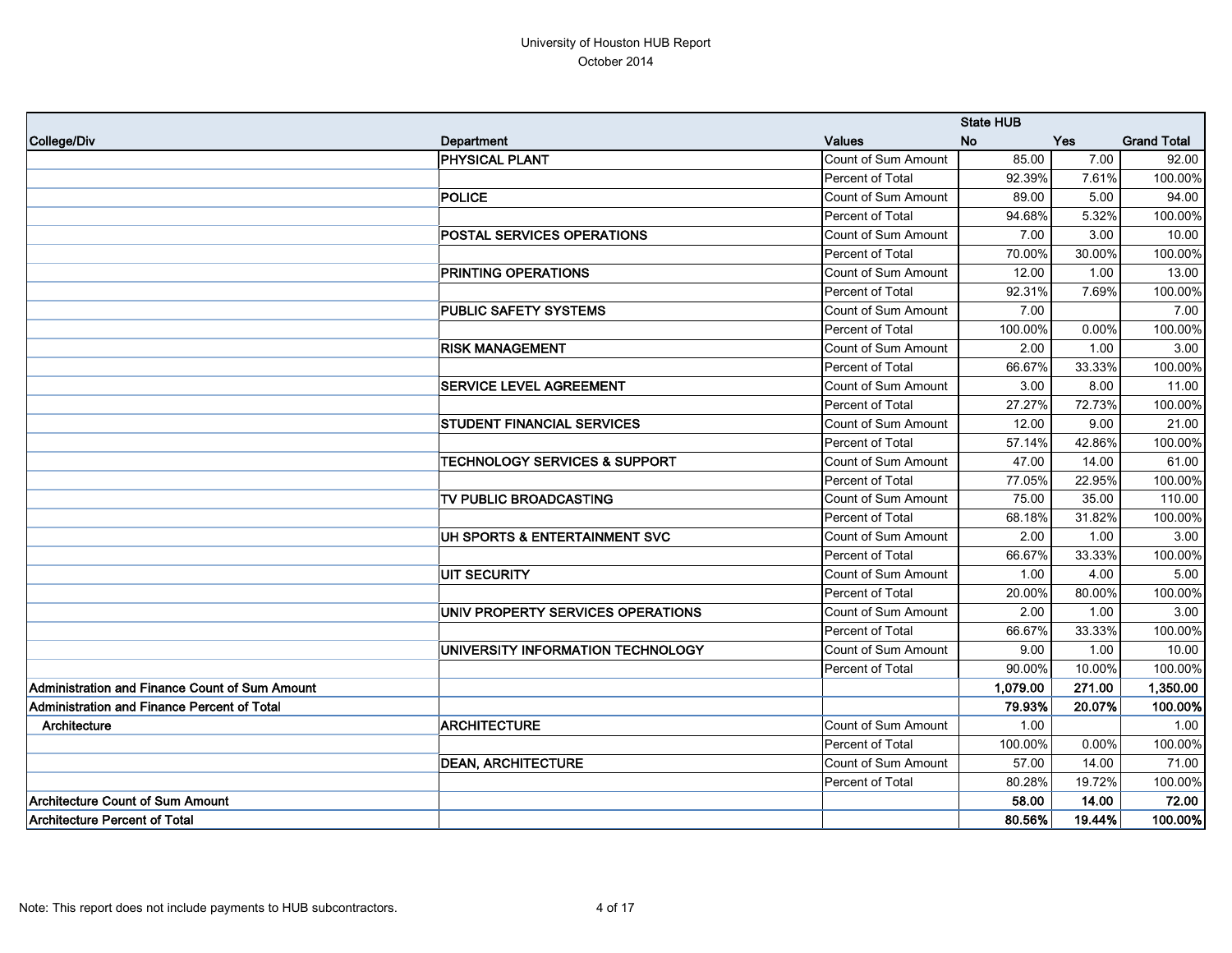|                                |                                             |                            | <b>State HUB</b> |         |                    |
|--------------------------------|---------------------------------------------|----------------------------|------------------|---------|--------------------|
| College/Div                    | Department                                  | <b>Values</b>              | <b>No</b>        | Yes     | <b>Grand Total</b> |
| <b>Business Administration</b> | <b>ACCOUNTANCY AND TAXATION</b>             | Count of Sum Amount        | 4.00             | 9.00    | 13.00              |
|                                |                                             | Percent of Total           | 30.77%           | 69.23%  | 100.00%            |
|                                | <b>ACCOUNTING CERTIFICATE PROGRAM</b>       | <b>Count of Sum Amount</b> | 2.00             | 1.00    | 3.00               |
|                                |                                             | Percent of Total           | 66.67%           | 33.33%  | 100.00%            |
|                                | <b>BAUER CAREER SERVICES CTR</b>            | Count of Sum Amount        | 12.00            | 8.00    | 20.00              |
|                                |                                             | Percent of Total           | 60.00%           | 40.00%  | 100.00%            |
|                                | <b>BAUER COMMUNICATIONS</b>                 | Count of Sum Amount        | 13.00            | 3.00    | 16.00              |
|                                |                                             | Percent of Total           | 81.25%           | 18.75%  | 100.00%            |
|                                | <b>BAUER DIVISION OF TECHNOLOGY</b>         | Count of Sum Amount        | 16.00            | 6.00    | 22.00              |
|                                |                                             | Percent of Total           | 72.73%           | 27.27%  | 100.00%            |
|                                | <b>BAUER EXTERNAL RELATIONS DEPT</b>        | Count of Sum Amount        |                  | 5.00    | 5.00               |
|                                |                                             | Percent of Total           | 0.00%            | 100.00% | 100.00%            |
|                                | <b>BAUER GRADUATE PROFESSIONAL PROGRAMS</b> | Count of Sum Amount        | 12.00            | 4.00    | 16.00              |
|                                |                                             | Percent of Total           | 75.00%           | 25.00%  | 100.00%            |
|                                | <b>BAUER MARKETING INITIATIVES</b>          | Count of Sum Amount        | 16.00            |         | 16.00              |
|                                |                                             | Percent of Total           | 100.00%          | 0.00%   | 100.00%            |
|                                | CTR FOR EXECUTIVE DEVELOPMENT               | Count of Sum Amount        | 1.00             |         | 1.00               |
|                                |                                             | Percent of Total           | 100.00%          | 0.00%   | 100.00%            |
|                                | <b>DEAN'S OFFICE, BAUER COLLEGE</b>         | Count of Sum Amount        | 61.00            | 14.00   | 75.00              |
|                                |                                             | Percent of Total           | 81.33%           | 18.67%  | 100.00%            |
|                                | <b>DECISION AND INFORMATION SCIEN</b>       | Count of Sum Amount        | 16.00            | 21.00   | 37.00              |
|                                |                                             | Percent of Total           | 43.24%           | 56.76%  | 100.00%            |
|                                | <b>EXECUTIVE DEGREE PROGRAMS</b>            | Count of Sum Amount        | 35.00            | 8.00    | 43.00              |
|                                |                                             | Percent of Total           | 81.40%           | 18.60%  | 100.00%            |
|                                | <b>FINANCE-BAUER COLLEGE</b>                | Count of Sum Amount        | 10.00            | 4.00    | 14.00              |
|                                |                                             | Percent of Total           | 71.43%           | 28.57%  | 100.00%            |
|                                | <b>MANAGEMENT-BAUER COLLEGE</b>             | Count of Sum Amount        | 4.00             | 6.00    | 10.00              |
|                                |                                             | Percent of Total           | 40.00%           | 60.00%  | 100.00%            |
|                                | <b>MARKETING-BAUER COLLEGE</b>              | Count of Sum Amount        | 12.00            | 14.00   | 26.00              |
|                                |                                             | Percent of Total           | 46.15%           | 53.85%  | 100.00%            |
|                                | <b>SALES EXCELLENCE INSTITUTE</b>           | Count of Sum Amount        | 17.00            | 23.00   | 40.00              |
|                                |                                             | Percent of Total           | 42.50%           | 57.50%  | 100.00%            |
|                                | <b>SMALL BUSINESS DEV CENTER</b>            | Count of Sum Amount        | 48.00            | 7.00    | 55.00              |
|                                |                                             | Percent of Total           | 87.27%           | 12.73%  | 100.00%            |
|                                | UNDERGRAD BUSINESS PROG                     | Count of Sum Amount        | 17.00            | 10.00   | 27.00              |
|                                |                                             | Percent of Total           | 62.96%           | 37.04%  | 100.00%            |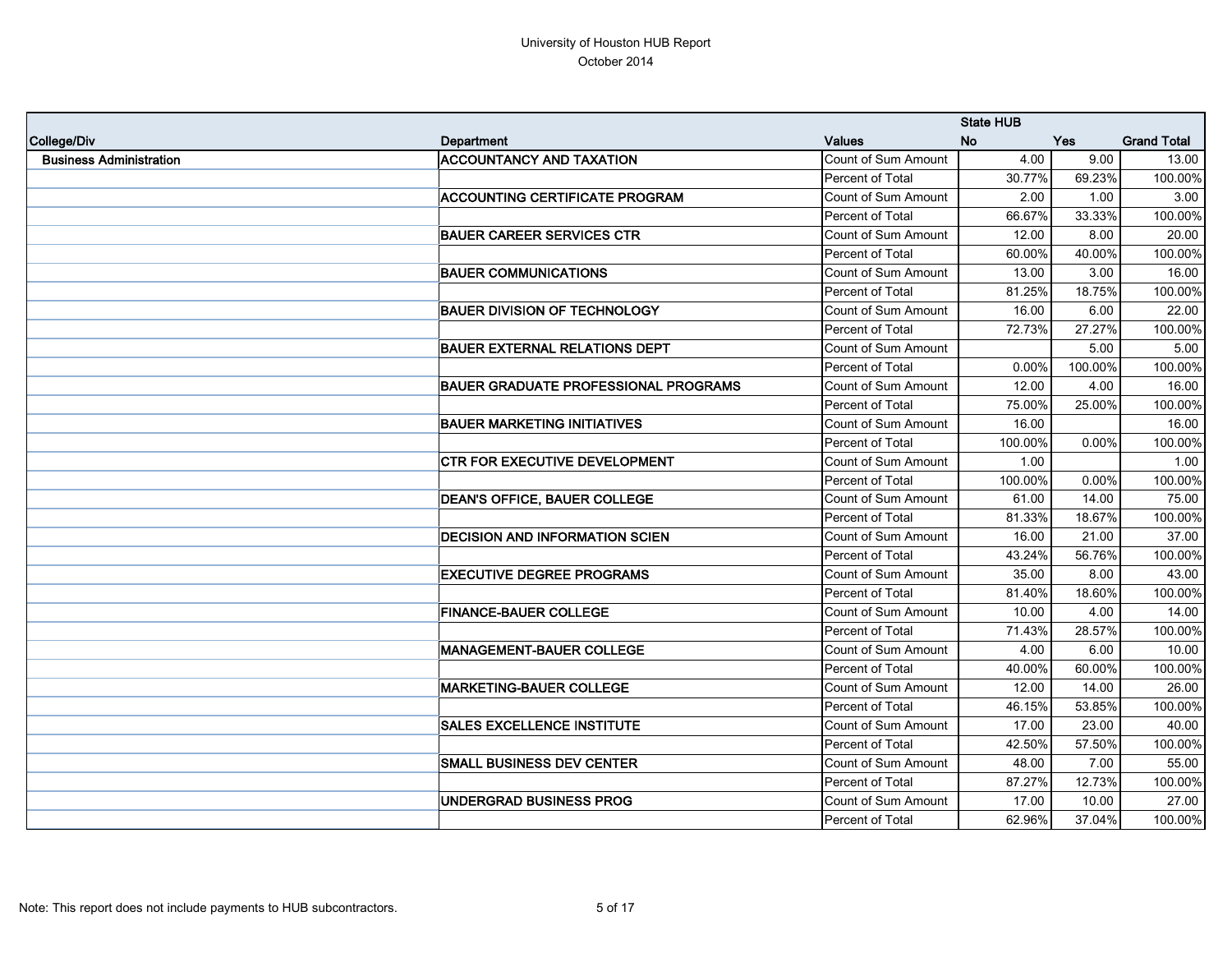|                                                    |                                              |                            | <b>State HUB</b> |            |                    |
|----------------------------------------------------|----------------------------------------------|----------------------------|------------------|------------|--------------------|
| College/Div                                        | Department                                   | <b>Values</b>              | <b>No</b>        | <b>Yes</b> | <b>Grand Total</b> |
| <b>Business Administration</b>                     | <b>WOLFF CTR FOR ENTREPRENEURSHIP</b>        | <b>Count of Sum Amount</b> | 3.00             | 3.00       | 6.00               |
|                                                    |                                              | Percent of Total           | 50.00%           | 50.00%     | 100.00%            |
| <b>Business Administration Count of Sum Amount</b> |                                              |                            | 299.00           | 146.00     | 445.00             |
| <b>Business Administration Percent of Total</b>    |                                              |                            | 67.19%           | 32.81%     | 100.00%            |
| <b>Chancellor/President</b>                        | <b>BASEBALL</b>                              | Count of Sum Amount        | 9.00             | 1.00       | 10.00              |
|                                                    |                                              | Percent of Total           | 90.00%           | 10.00%     | 100.00%            |
|                                                    | <b>COMMUNITY RELATIONS &amp; INST ACCESS</b> | Count of Sum Amount        | 3.00             | 2.00       | 5.00               |
|                                                    |                                              | Percent of Total           | 60.00%           | 40.00%     | 100.00%            |
|                                                    | <b>FOOTBALL</b>                              | Count of Sum Amount        | 19.00            | 3.00       | 22.00              |
|                                                    |                                              | Percent of Total           | 86.36%           | 13.64%     | 100.00%            |
|                                                    | <b>INTERCOLLEGIATE ATHLETICS</b>             | Count of Sum Amount        | 75.00            | 6.00       | 81.00              |
|                                                    |                                              | Percent of Total           | 92.59%           | 7.41%      | 100.00%            |
|                                                    | <b>MEN'S BASKETBALL</b>                      | Count of Sum Amount        | 7.00             | 1.00       | 8.00               |
|                                                    |                                              | Percent of Total           | 87.50%           | 12.50%     | 100.00%            |
|                                                    | <b>MEN'S GOLF</b>                            | Count of Sum Amount        | 4.00             |            | 4.00               |
|                                                    |                                              | Percent of Total           | 100.00%          | 0.00%      | 100.00%            |
|                                                    | <b>MEN'S TRACK AND FIELD</b>                 | Count of Sum Amount        | 3.00             |            | 3.00               |
|                                                    |                                              | Percent of Total           | 100.00%          | 0.00%      | 100.00%            |
|                                                    | <b>OFFICE EQUAL OPPORTUNITY SRVS</b>         | Count of Sum Amount        | 5.00             | 1.00       | 6.00               |
|                                                    |                                              | Percent of Total           | 83.33%           | 16.67%     | 100.00%            |
|                                                    | <b>OFFICE OF SPECIAL EVENTS</b>              | Count of Sum Amount        | 9.00             | 5.00       | 14.00              |
|                                                    |                                              | Percent of Total           | 64.29%           | 35.71%     | 100.00%            |
|                                                    | <b>PRESIDENT</b>                             | Count of Sum Amount        | 12.00            | 2.00       | 14.00              |
|                                                    |                                              | Percent of Total           | 85.71%           | 14.29%     | 100.00%            |
|                                                    | <b>STAFF COUNCIL</b>                         | Count of Sum Amount        | 3.00             |            | 3.00               |
|                                                    |                                              | Percent of Total           | 100.00%          | 0.00%      | 100.00%            |
|                                                    | <b>WOMEN'S BASKETBALL</b>                    | Count of Sum Amount        | 6.00             |            | 6.00               |
|                                                    |                                              | Percent of Total           | 100.00%          | 0.00%      | 100.00%            |
|                                                    | <b>WOMEN'S GOLF</b>                          | Count of Sum Amount        | 4.00             |            | 4.00               |
|                                                    |                                              | Percent of Total           | 100.00%          | $0.00\%$   | 100.00%            |
|                                                    | <b>WOMEN'S SOCCER</b>                        | Count of Sum Amount        | 17.00            |            | 17.00              |
|                                                    |                                              | Percent of Total           | 100.00%          | 0.00%      | 100.00%            |
|                                                    | <b>WOMEN'S SOFTBALL</b>                      | Count of Sum Amount        | 6.00             |            | 6.00               |
|                                                    |                                              | Percent of Total           | 100.00%          | $0.00\%$   | 100.00%            |
|                                                    | <b>WOMEN'S SWIMMING &amp; DIVING</b>         | Count of Sum Amount        | 3.00             |            | 3.00               |
|                                                    |                                              | Percent of Total           | 100.00%          | $0.00\%$   | 100.00%            |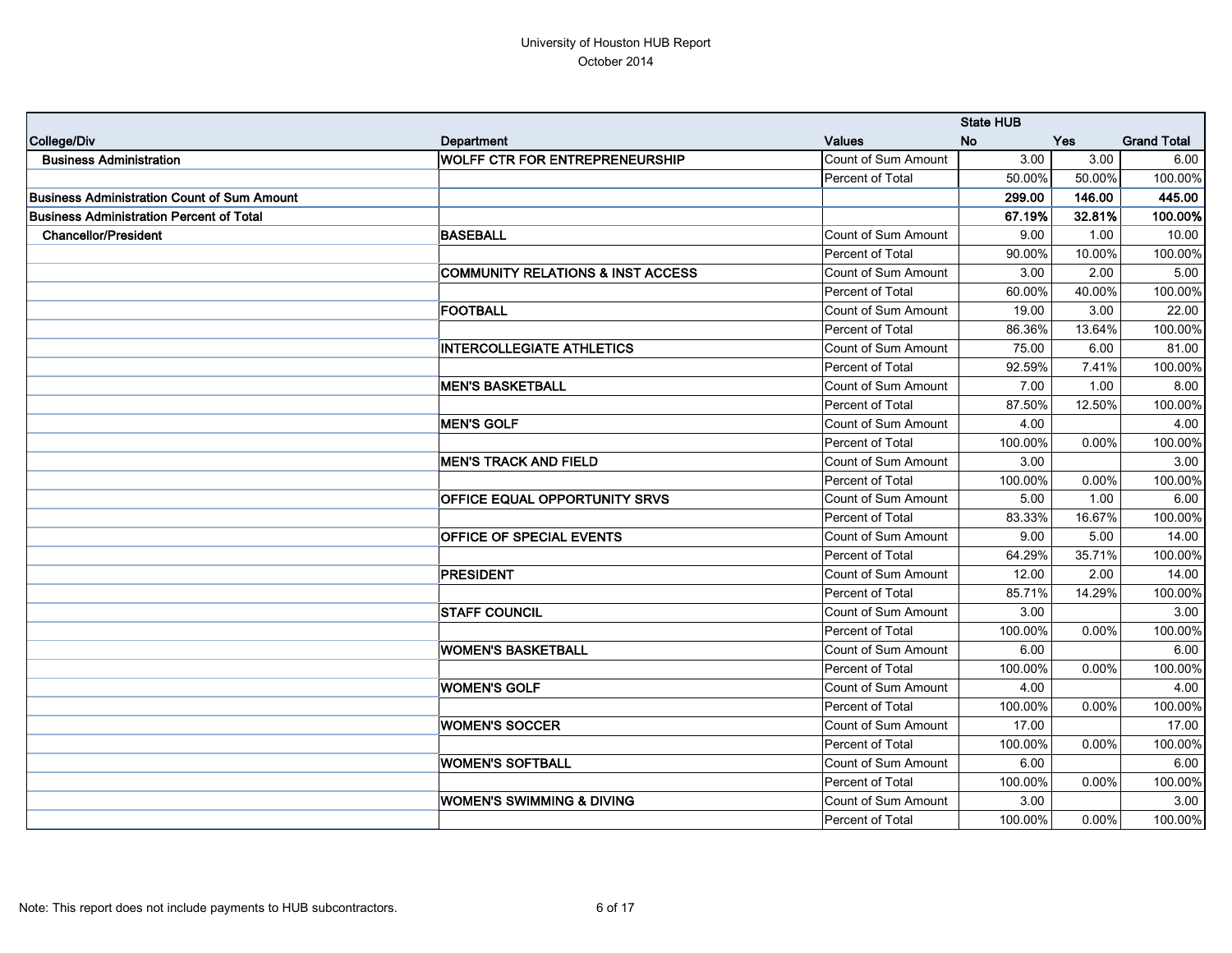|                                                 |                                           |                     | <b>State HUB</b> |            |                    |
|-------------------------------------------------|-------------------------------------------|---------------------|------------------|------------|--------------------|
| College/Div                                     | Department                                | <b>Values</b>       | <b>No</b>        | <b>Yes</b> | <b>Grand Total</b> |
| <b>Chancellor/President</b>                     | <b>WOMEN'S TENNIS</b>                     | Count of Sum Amount | 4.00             |            | 4.00               |
|                                                 |                                           | Percent of Total    | 100.00%          | 0.00%      | 100.00%            |
|                                                 | <b>WOMEN'S VOLLEYBALL</b>                 | Count of Sum Amount | 13.00            |            | 13.00              |
|                                                 |                                           | Percent of Total    | 100.00%          | 0.00%      | 100.00%            |
| <b>Chancellor/President Count of Sum Amount</b> |                                           |                     | 202.00           | 21.00      | 223.00             |
| Chancellor/President Percent of Total           |                                           |                     | 90.58%           | 9.42%      | 100.00%            |
| <b>Education</b>                                | <b>ASIAN AMERICAN STUDIES</b>             | Count of Sum Amount | 9.00             |            | 9.00               |
|                                                 |                                           | Percent of Total    | 100.00%          | 0.00%      | 100.00%            |
|                                                 | CENTER FOR INFO TECH IN EDUCATION         | Count of Sum Amount | 20.00            | 3.00       | 23.00              |
|                                                 |                                           | Percent of Total    | 86.96%           | 13.04%     | 100.00%            |
|                                                 | <b>CHARTER SCHOOL</b>                     | Count of Sum Amount | 17.00            | 2.00       | 19.00              |
|                                                 |                                           | Percent of Total    | 89.47%           | 10.53%     | 100.00%            |
|                                                 | <b>CONSISTENCY MGMT &amp; COOP DISCIP</b> | Count of Sum Amount | 8.00             | 11.00      | 19.00              |
|                                                 |                                           | Percent of Total    | 42.11%           | 57.89%     | 100.00%            |
|                                                 | <b>CURRICULUM AND INSTRUCTION</b>         | Count of Sum Amount | 79.00            | 9.00       | 88.00              |
|                                                 |                                           | Percent of Total    | 89.77%           | 10.23%     | 100.00%            |
|                                                 | <b>DEAN, EDUCATION</b>                    | Count of Sum Amount | 37.00            | 21.00      | 58.00              |
|                                                 |                                           | Percent of Total    | 63.79%           | 36.21%     | 100.00%            |
|                                                 | ED LEADERSHIP & POLICY STUDIES            | Count of Sum Amount |                  | 1.00       | 1.00               |
|                                                 |                                           | Percent of Total    | 0.00%            | 100.00%    | 100.00%            |
|                                                 | <b>EDUCATIONAL PSYCHOLOGY</b>             | Count of Sum Amount | 56.00            | 12.00      | 68.00              |
|                                                 |                                           | Percent of Total    | 82.35%           | 17.65%     | 100.00%            |
| <b>Education Count of Sum Amount</b>            |                                           |                     | 226.00           | 59.00      | 285.00             |
| <b>Education Percent of Total</b>               |                                           |                     | 79.30%           | 20.70%     | 100.00%            |
| Engineering                                     | <b>BIOMEDICAL ENGINEERING</b>             | Count of Sum Amount | 128.00           | 5.00       | 133.00             |
|                                                 |                                           | Percent of Total    | 96.24%           | 3.76%      | 100.00%            |
|                                                 | <b>CHEMICAL ENGINEERING</b>               | Count of Sum Amount | 53.00            | 9.00       | 62.00              |
|                                                 |                                           | Percent of Total    | 85.48%           | 14.52%     | 100.00%            |
|                                                 | <b>CIVIL ENGINEERING</b>                  | Count of Sum Amount | 84.00            | 9.00       | 93.00              |
|                                                 |                                           | Percent of Total    | 90.32%           | 9.68%      | 100.00%            |
|                                                 | <b>COMPOSITE ENGR APPLICATIONS CT</b>     | Count of Sum Amount | 6.00             | 1.00       | 7.00               |
|                                                 |                                           | Percent of Total    | 85.71%           | 14.29%     | 100.00%            |
|                                                 | <b>CTR FOR INNOVATIVE GROUTING</b>        | Count of Sum Amount | 12.00            |            | 12.00              |
|                                                 |                                           | Percent of Total    | 100.00%          | $0.00\%$   | 100.00%            |
|                                                 | <b>DEAN, ENGINEERING</b>                  | Count of Sum Amount | 24.00            | 9.00       | 33.00              |
|                                                 |                                           | Percent of Total    | 72.73%           | 27.27%     | 100.00%            |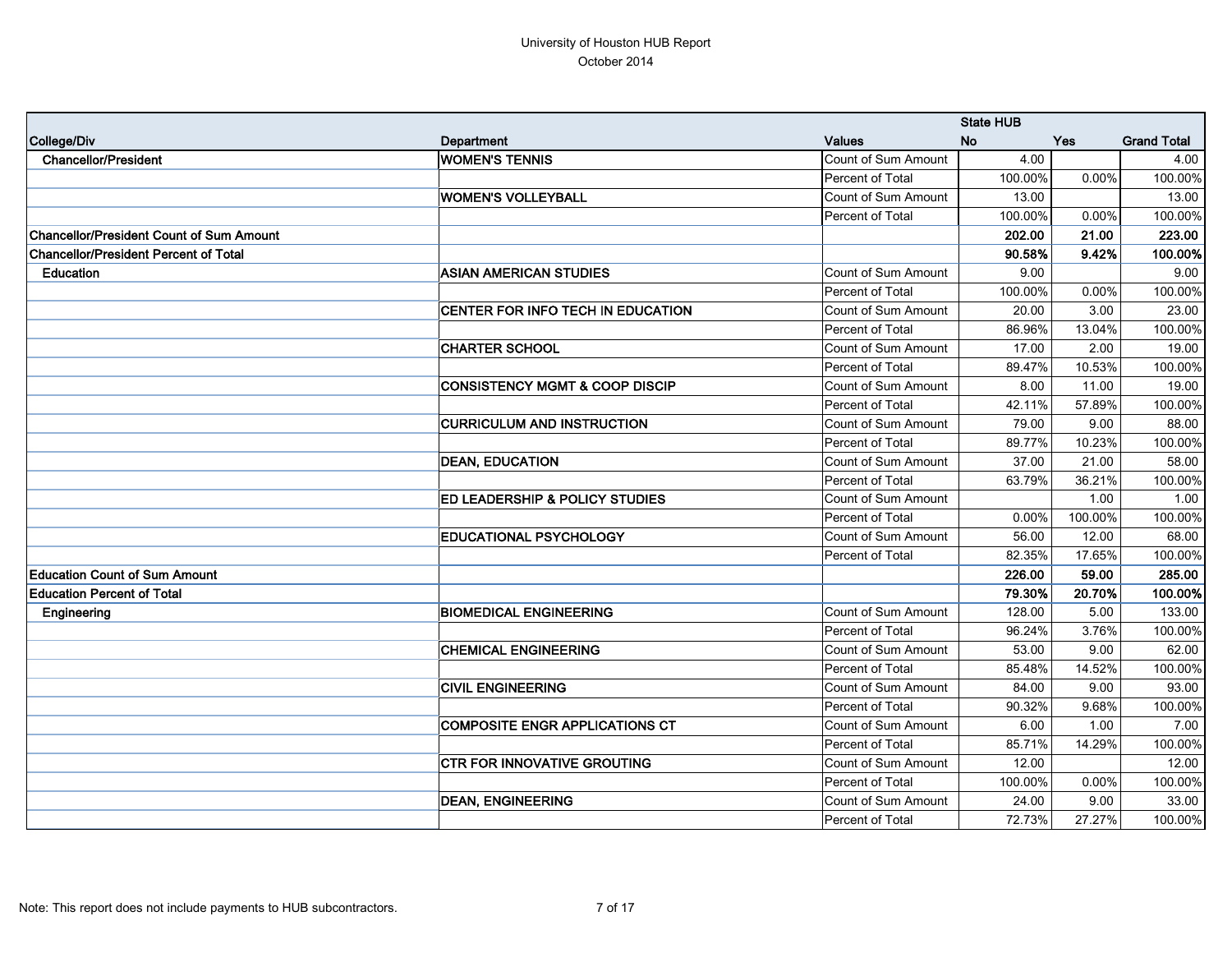|                                        |                                           |                            | <b>State HUB</b> |            |                    |
|----------------------------------------|-------------------------------------------|----------------------------|------------------|------------|--------------------|
| College/Div                            | Department                                | <b>Values</b>              | <b>No</b>        | <b>Yes</b> | <b>Grand Total</b> |
| Engineering                            | <b>ELECTRICAL ENGINEERING</b>             | Count of Sum Amount        | 104.00           | 14.00      | 118.00             |
|                                        |                                           | Percent of Total           | 88.14%           | 11.86%     | 100.00%            |
|                                        | <b>ENGINEERING SERVICES</b>               | Count of Sum Amount        | 1.00             | 3.00       | 4.00               |
|                                        |                                           | Percent of Total           | 25.00%           | 75.00%     | 100.00%            |
|                                        | <b>INDUSTRIAL ENGINEERING</b>             | Count of Sum Amount        | 7.00             | 2.00       | 9.00               |
|                                        |                                           | Percent of Total           | 77.78%           | 22.22%     | 100.00%            |
|                                        | <b>INTEGRATED BIO &amp; NANO SYSTEM</b>   | Count of Sum Amount        | 5.00             | 1.00       | 6.00               |
|                                        |                                           | Percent of Total           | 83.33%           | 16.67%     | 100.00%            |
|                                        | <b>MECHANICAL ENGINEERING</b>             | Count of Sum Amount        | 81.00            | 10.00      | 91.00              |
|                                        |                                           | Percent of Total           | 89.01%           | 10.99%     | 100.00%            |
|                                        | NATL CTR FOR AIRBORNE LASER MAPPING       | <b>Count of Sum Amount</b> | 14.00            |            | 14.00              |
|                                        |                                           | Percent of Total           | 100.00%          | 0.00%      | 100.00%            |
|                                        | SEVERE STORM PRED, EDU EVAC DIS           | Count of Sum Amount        | 4.00             |            | 4.00               |
|                                        |                                           | Percent of Total           | 100.00%          | 0.00%      | 100.00%            |
|                                        | TX HURRICANE CTR INVT TECH                | <b>Count of Sum Amount</b> | 1.00             |            | 1.00               |
|                                        |                                           | Percent of Total           | 100.00%          | 0.00%      | 100.00%            |
|                                        | <b>WIND ENERGY CENTER</b>                 | <b>Count of Sum Amount</b> | 5.00             | 1.00       | 6.00               |
|                                        |                                           | Percent of Total           | 83.33%           | 16.67%     | 100.00%            |
| <b>Engineering Count of Sum Amount</b> |                                           |                            | 529.00           | 64.00      | 593.00             |
| <b>Engineering Percent of Total</b>    |                                           |                            | 89.21%           | 10.79%     | 100.00%            |
| <b>Graduate College of Social Work</b> | <b>ADMISSIONS-GCSW</b>                    | Count of Sum Amount        | 2.00             | 1.00       | 3.00               |
|                                        |                                           | Percent of Total           | 66.67%           | 33.33%     | 100.00%            |
|                                        | <b>AMERICAN HUMANICS</b>                  | Count of Sum Amount        | 1.00             | 1.00       | 2.00               |
|                                        |                                           | Percent of Total           | 50.00%           | 50.00%     | 100.00%            |
|                                        | <b>CHILD &amp; FAMILY CENTER</b>          | Count of Sum Amount        | 4.00             | 3.00       | 7.00               |
|                                        |                                           | Percent of Total           | 57.14%           | 42.86%     | 100.00%            |
|                                        | <b>CTR DRUG &amp; SOCIAL POLICY RESRC</b> | Count of Sum Amount        | 2.00             |            | 2.00               |
|                                        |                                           | Percent of Total           | 100.00%          | 0.00%      | 100.00%            |
|                                        | <b>CTR FOR HEALTH EQUITY &amp; EVAL</b>   | Count of Sum Amount        | 2.00             |            | 2.00               |
|                                        |                                           | Percent of Total           | 100.00%          | $0.00\%$   | 100.00%            |
|                                        | <b>DEAN, SOCIAL WORK</b>                  | Count of Sum Amount        | 2.00             | 3.00       | 5.00               |
|                                        |                                           | Percent of Total           | 40.00%           | 60.00%     | 100.00%            |
|                                        | DEVELOPMENT-GCSW                          | Count of Sum Amount        |                  | 1.00       | 1.00               |
|                                        |                                           | Percent of Total           | 0.00%            | 100.00%    | 100.00%            |
|                                        | <b>GCSW CONTINUING EDUCATION</b>          | Count of Sum Amount        | 1.00             | 1.00       | 2.00               |
|                                        |                                           | Percent of Total           | 50.00%           | 50.00%     | 100.00%            |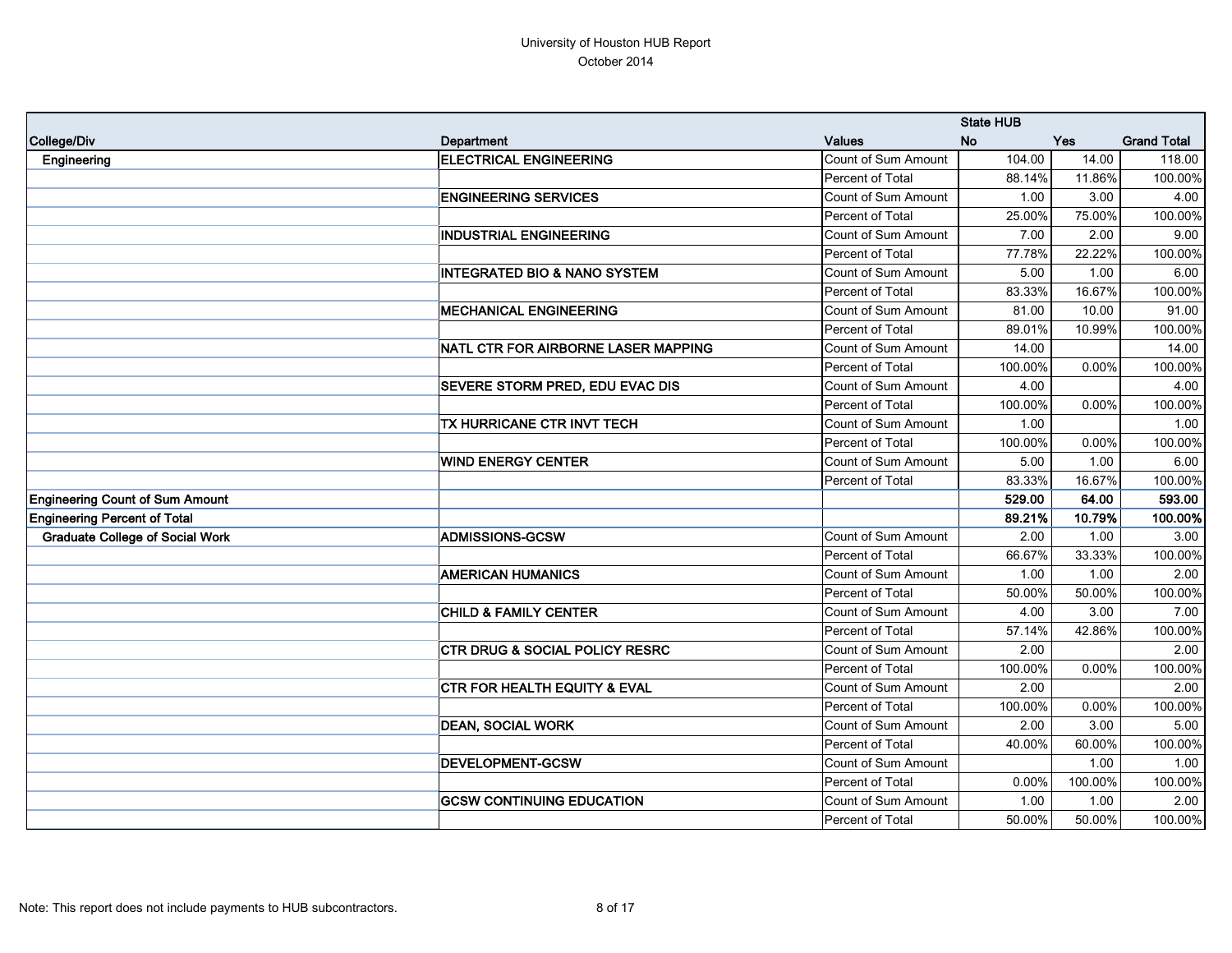|                                                     |                                       |                            | <b>State HUB</b> |         |                    |
|-----------------------------------------------------|---------------------------------------|----------------------------|------------------|---------|--------------------|
| College/Div                                         | Department                            | <b>Values</b>              | <b>No</b>        | Yes     | <b>Grand Total</b> |
| <b>Graduate College of Social Work</b>              | <b>GCSW INFORMATION TECHNOLOGY</b>    | <b>Count of Sum Amount</b> | 4.00             | 2.00    | 6.00               |
|                                                     |                                       | Percent of Total           | 66.67%           | 33.33%  | 100.00%            |
|                                                     | OFFICE OF COMMUNITY PROJECTS          | <b>Count of Sum Amount</b> |                  | 1.00    | 1.00               |
|                                                     |                                       | Percent of Total           | 0.00%            | 100.00% | 100.00%            |
|                                                     | <b>PHD PROGRAM</b>                    | Count of Sum Amount        |                  | 1.00    | 1.00               |
|                                                     |                                       | Percent of Total           | 0.00%            | 100.00% | 100.00%            |
| Graduate College of Social Work Count of Sum Amount |                                       |                            | 18.00            | 14.00   | 32.00              |
| Graduate College of Social Work Percent of Total    |                                       |                            | 56.25%           | 43.75%  | 100.00%            |
| <b>Honors College</b>                               | <b>DEAN, HONORS COLLEGE</b>           | Count of Sum Amount        | 65.00            | 6.00    | 71.00              |
|                                                     |                                       | Percent of Total           | 91.55%           | 8.45%   | 100.00%            |
|                                                     | <b>FORENSICS PROGRAM</b>              | Count of Sum Amount        | 2.00             | 1.00    | 3.00               |
|                                                     |                                       | Percent of Total           | 66.67%           | 33.33%  | 100.00%            |
| Honors College Count of Sum Amount                  |                                       |                            | 67.00            | 7.00    | 74.00              |
| Honors College Percent of Total                     |                                       |                            | 90.54%           | 9.46%   | 100.00%            |
| <b>Hotel and Restaurant Management</b>              | DEAN, HOTEL & RESTAURANT MANAG        | Count of Sum Amount        | 21.00            | 1.00    | 22.00              |
|                                                     |                                       | Percent of Total           | 95.45%           | 4.55%   | 100.00%            |
|                                                     | HOTEL AND RESTAURANT MANAGEMENT       | <b>Count of Sum Amount</b> | 113.00           | 26.00   | 139.00             |
|                                                     |                                       | Percent of Total           | 81.29%           | 18.71%  | 100.00%            |
| Hotel and Restaurant Management Count of Sum Amount |                                       |                            | 134.00           | 27.00   | 161.00             |
| Hotel and Restaurant Management Percent of Total    |                                       |                            | 83.23%           | 16.77%  | 100.00%            |
| <b>Law Center</b>                                   | <b>ASSOCIATE DEAN, LAW</b>            | Count of Sum Amount        | 1.00             |         | 1.00               |
|                                                     |                                       | Percent of Total           | 100.00%          | 0.00%   | 100.00%            |
|                                                     | <b>BLAKELEY INSTITUTE</b>             | Count of Sum Amount        | 4.00             | 3.00    | 7.00               |
|                                                     |                                       | Percent of Total           | 57.14%           | 42.86%  | 100.00%            |
|                                                     | <b>BUSINESS SERVICES, LAW</b>         | Count of Sum Amount        | 5.00             | 9.00    | 14.00              |
|                                                     |                                       | Percent of Total           | 35.71%           | 64.29%  | 100.00%            |
|                                                     | <b>CAREER SERVICES, LAW</b>           | Count of Sum Amount        | 10.00            | 8.00    | 18.00              |
|                                                     |                                       | Percent of Total           | 55.56%           | 44.44%  | 100.00%            |
|                                                     | <b>CHAIRS AND PROFESSORSHIPS, LAW</b> | Count of Sum Amount        | 1.00             |         | 1.00               |
|                                                     |                                       | Percent of Total           | 100.00%          | 0.00%   | 100.00%            |
|                                                     | DEAN, LAW                             | Count of Sum Amount        | 1.00             | 2.00    | 3.00               |
|                                                     |                                       | Percent of Total           | 33.33%           | 66.67%  | 100.00%            |
|                                                     | <b>EXTERNAL AFFAIRS, LAW</b>          | Count of Sum Amount        | 1.00             | 1.00    | 2.00               |
|                                                     |                                       | Percent of Total           | 50.00%           | 50.00%  | 100.00%            |
|                                                     | <b>FACILITIES, LAW</b>                | Count of Sum Amount        | 7.00             | 2.00    | 9.00               |
|                                                     |                                       | Percent of Total           | 77.78%           | 22.22%  | 100.00%            |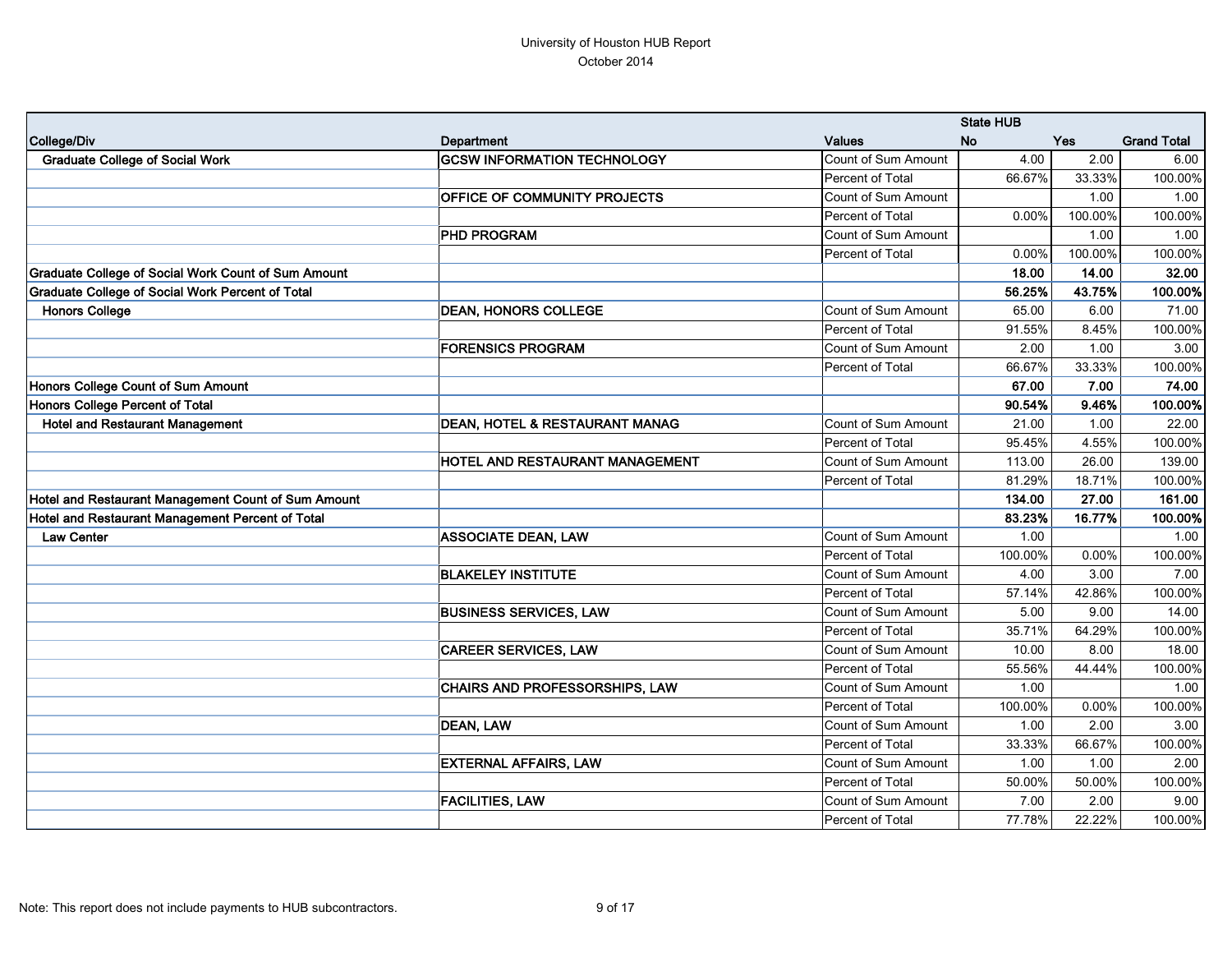|                                         |                                          | <b>State HUB</b>           |           |            |                    |
|-----------------------------------------|------------------------------------------|----------------------------|-----------|------------|--------------------|
| College/Div                             | Department                               | <b>Values</b>              | <b>No</b> | <b>Yes</b> | <b>Grand Total</b> |
|                                         | <b>FACULTY SUPPORT LAW</b>               | Count of Sum Amount        | 11.00     | 5.00       | 16.00              |
|                                         |                                          | Percent of Total           | 68.75%    | 31.25%     | 100.00%            |
|                                         | <b>HEALTH LAW &amp; POLICY INSTITUTE</b> | Count of Sum Amount        | 2.00      | 3.00       | 5.00               |
|                                         |                                          | Percent of Total           | 40.00%    | 60.00%     | 100.00%            |
|                                         | INST OF HIGHER EDU & GOVERNANCE LAW      | Count of Sum Amount        | 1.00      |            | 1.00               |
|                                         |                                          | Percent of Total           | 100.00%   | 0.00%      | 100.00%            |
|                                         | <b>LAW</b>                               | Count of Sum Amount        | 1.00      |            | 1.00               |
|                                         |                                          | Percent of Total           | 100.00%   | 0.00%      | 100.00%            |
|                                         | <b>LAW FOUNDATION</b>                    | Count of Sum Amount        | 1.00      | 1.00       | 2.00               |
|                                         |                                          | Percent of Total           | 50.00%    | 50.00%     | 100.00%            |
|                                         | <b>LAW INFORMATION TECHNOLOGY</b>        | <b>Count of Sum Amount</b> | 27.00     | 6.00       | 33.00              |
|                                         |                                          | Percent of Total           | 81.82%    | 18.18%     | 100.00%            |
|                                         | <b>LAW LIBRARY</b>                       | Count of Sum Amount        | 9.00      | 3.00       | 12.00              |
|                                         |                                          | Percent of Total           | 75.00%    | 25.00%     | 100.00%            |
|                                         | <b>LEGAL AID CLINIC, LAW</b>             | Count of Sum Amount        | 5.00      | 3.00       | 8.00               |
|                                         |                                          | Percent of Total           | 62.50%    | 37.50%     | 100.00%            |
|                                         | NORTH AMERICAN CONSORTIUM OF LEGAL EDU   | <b>Count of Sum Amount</b> | 1.00      |            | 1.00               |
|                                         |                                          | Percent of Total           | 100.00%   | 0.00%      | 100.00%            |
|                                         | PUBLIC RELS & MARKETING, LAW             | Count of Sum Amount        | 5.00      | 1.00       | 6.00               |
|                                         |                                          | Percent of Total           | 83.33%    | 16.67%     | 100.00%            |
|                                         | STUDENT ORGANIZATION, LAW                | Count of Sum Amount        | 5.00      |            | 5.00               |
|                                         |                                          | Percent of Total           | 100.00%   | 0.00%      | 100.00%            |
|                                         | STUDENT SERVICES, LAW                    | Count of Sum Amount        | 15.00     | 4.00       | 19.00              |
|                                         |                                          | Percent of Total           | 78.95%    | 21.05%     | 100.00%            |
| <b>Law Center Count of Sum Amount</b>   |                                          |                            | 113.00    | 51.00      | 164.00             |
| Law Center Percent of Total             |                                          |                            | 68.90%    | 31.10%     | 100.00%            |
| <b>Liberal Arts and Social Sciences</b> | <b>AEROSPACE STUDIES</b>                 | Count of Sum Amount        | 6.00      | 2.00       | 8.00               |
|                                         |                                          | Percent of Total           | 75.00%    | 25.00%     | 100.00%            |
|                                         | <b>AFRICAN-AMERICAN STUDIES</b>          | Count of Sum Amount        | 6.00      | 8.00       | 14.00              |
|                                         |                                          | Percent of Total           | 42.86%    | 57.14%     | 100.00%            |
|                                         | <b>ART</b>                               | Count of Sum Amount        | 60.00     | 7.00       | 67.00              |
|                                         |                                          | Percent of Total           | 89.55%    | 10.45%     | 100.00%            |
|                                         | <b>ARTE PUBLICO</b>                      | Count of Sum Amount        | 27.00     | 4.00       | 31.00              |
|                                         |                                          | Percent of Total           | 87.10%    | 12.90%     | 100.00%            |
|                                         | <b>BAND</b>                              | Count of Sum Amount        | 24.00     | 3.00       | 27.00              |
|                                         |                                          | Percent of Total           | 88.89%    | $11.11\%$  | 100.00%            |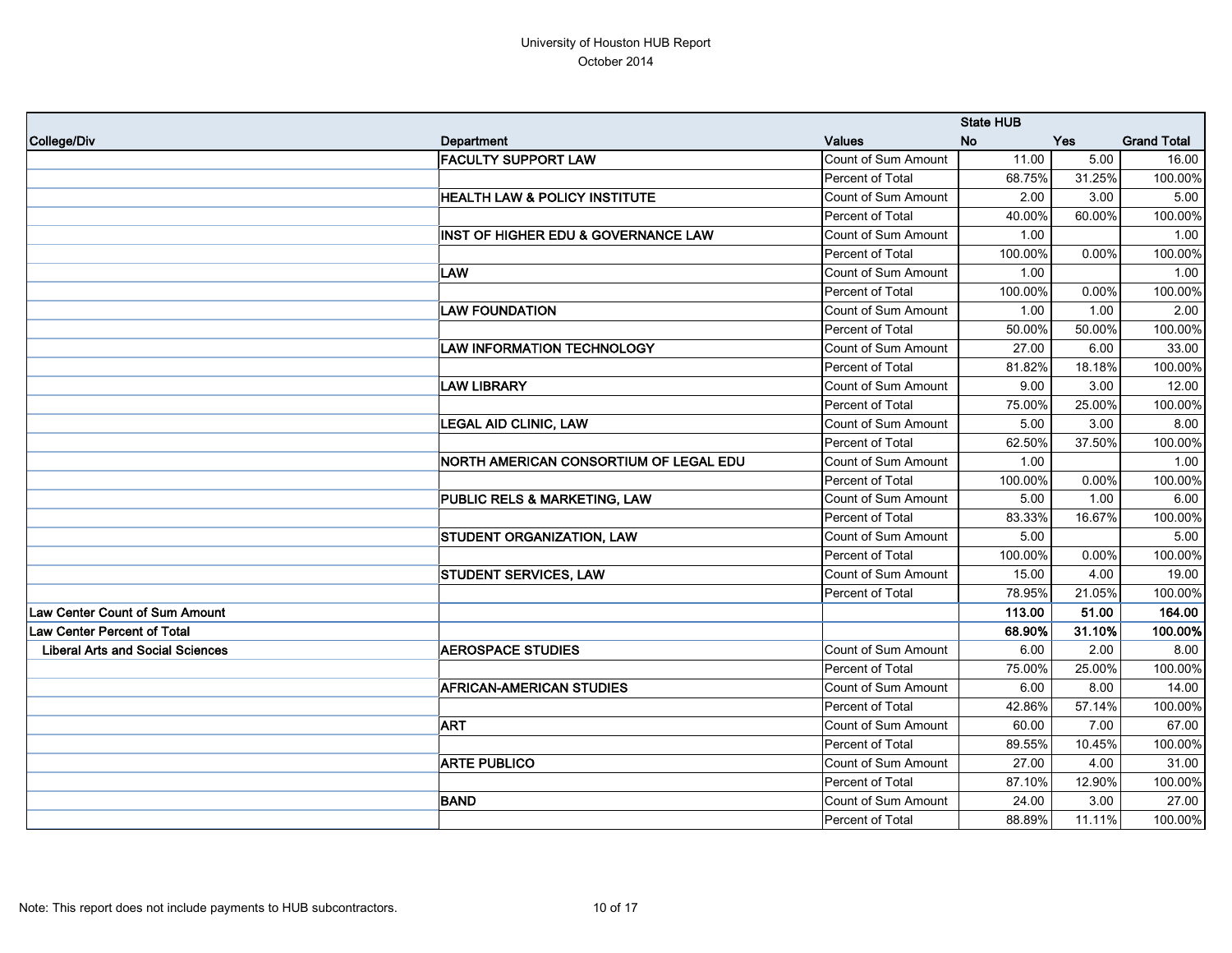|                                         |                                         |                            | <b>State HUB</b> |            |                    |  |
|-----------------------------------------|-----------------------------------------|----------------------------|------------------|------------|--------------------|--|
| College/Div                             | Department                              | <b>Values</b>              | <b>No</b>        | <b>Yes</b> | <b>Grand Total</b> |  |
| <b>Liberal Arts and Social Sciences</b> | <b>BLAFFER GALLERY</b>                  | <b>Count of Sum Amount</b> | 45.00            | 6.00       | 51.00              |  |
|                                         |                                         | Percent of Total           | 88.24%           | 11.76%     | 100.00%            |  |
|                                         | <b>CENTER FOR PUBLIC HISTORY</b>        | <b>Count of Sum Amount</b> | 3.00             | 2.00       | 5.00               |  |
|                                         |                                         | Percent of Total           | 60.00%           | 40.00%     | 100.00%            |  |
|                                         | <b>COMMUNICATION</b>                    | Count of Sum Amount        | 25.00            | 7.00       | 32.00              |  |
|                                         |                                         | Percent of Total           | 78.13%           | 21.88%     | 100.00%            |  |
|                                         | <b>COMMUNICATIONS DISORDERS</b>         | Count of Sum Amount        | 13.00            | 5.00       | 18.00              |  |
|                                         |                                         | Percent of Total           | 72.22%           | 27.78%     | 100.00%            |  |
|                                         | <b>COMPARATIVE CULTURAL STUDIES</b>     | Count of Sum Amount        | 5.00             | 3.00       | 8.00               |  |
|                                         |                                         | Percent of Total           | 62.50%           | 37.50%     | 100.00%            |  |
|                                         | CTR NEURO AND BIOMECH RESEARCH          | Count of Sum Amount        | 7.00             |            | 7.00               |  |
|                                         |                                         | Percent of Total           | 100.00%          | 0.00%      | 100.00%            |  |
|                                         | <b>CWMCA CENTER FOR THE ARTS</b>        | Count of Sum Amount        | 31.00            |            | 31.00              |  |
|                                         |                                         | Percent of Total           | 100.00%          | 0.00%      | 100.00%            |  |
|                                         | <b>DEAN, LIBERAL ARTS &amp; SOC SCI</b> | <b>Count of Sum Amount</b> | 33.00            | 8.00       | 41.00              |  |
|                                         |                                         | Percent of Total           | 80.49%           | 19.51%     | 100.00%            |  |
|                                         | <b>ECONOMICS</b>                        | Count of Sum Amount        | 6.00             | 3.00       | 9.00               |  |
|                                         |                                         | Percent of Total           | 66.67%           | 33.33%     | 100.00%            |  |
|                                         | <b>ENGLISH</b>                          | Count of Sum Amount        | 37.00            | 16.00      | 53.00              |  |
|                                         |                                         | Percent of Total           | 69.81%           | 30.19%     | 100.00%            |  |
|                                         | <b>HEALTH AND HUMAN PERFORMANCE</b>     | <b>Count of Sum Amount</b> | 96.00            | 9.00       | 105.00             |  |
|                                         |                                         | Percent of Total           | 91.43%           | 8.57%      | 100.00%            |  |
|                                         | <b>HISPANIC STUDIES</b>                 | Count of Sum Amount        | 20.00            | 6.00       | 26.00              |  |
|                                         |                                         | Percent of Total           | 76.92%           | 23.08%     | 100.00%            |  |
|                                         | <b>HISTORY</b>                          | Count of Sum Amount        | 9.00             | 7.00       | 16.00              |  |
|                                         |                                         | Percent of Total           | 56.25%           | 43.75%     | 100.00%            |  |
|                                         | HOBBY CENTER FOR PUBLIC POLICY          | Count of Sum Amount        | 25.00            | 3.00       | 28.00              |  |
|                                         |                                         | Percent of Total           | 89.29%           | 10.71%     | 100.00%            |  |
|                                         | <b>MEXICAN-AMERICAN STUDIES</b>         | Count of Sum Amount        | 19.00            | 9.00       | 28.00              |  |
|                                         |                                         | Percent of Total           | 67.86%           | 32.14%     | 100.00%            |  |
|                                         | <b>MILITARY SCIENCE</b>                 | Count of Sum Amount        | 12.00            |            | 12.00              |  |
|                                         |                                         | Percent of Total           | 100.00%          | 0.00%      | 100.00%            |  |
|                                         | <b>MODERN AND CLASSICAL LANGUAGES</b>   | Count of Sum Amount        | 6.00             | 3.00       | 9.00               |  |
|                                         |                                         | Percent of Total           | 66.67%           | 33.33%     | 100.00%            |  |
|                                         | <b>MUSIC</b>                            | Count of Sum Amount        | 60.00            | 13.00      | 73.00              |  |
|                                         |                                         | Percent of Total           | 82.19%           | 17.81%     | 100.00%            |  |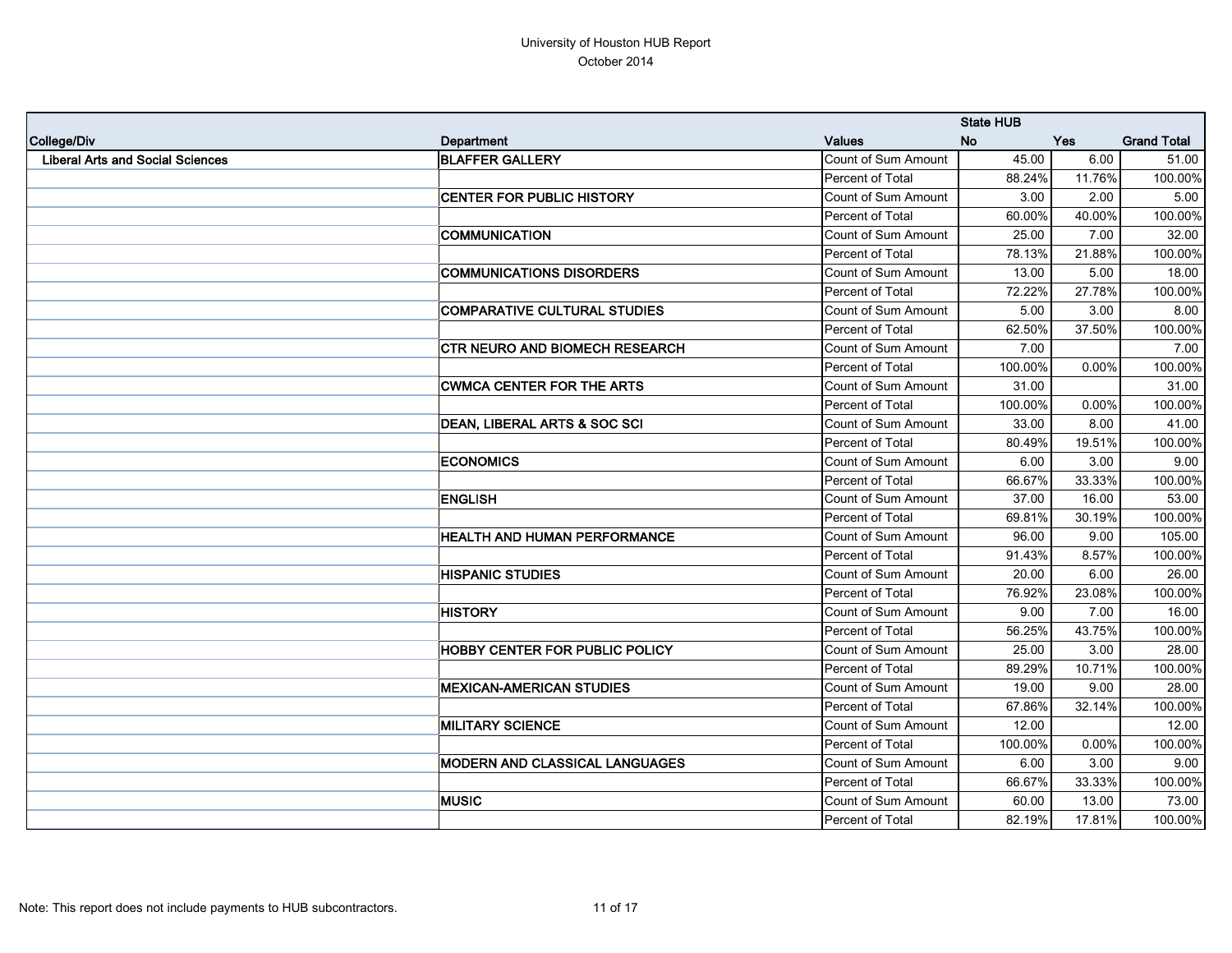|                                                          |                                                       |                            | <b>State HUB</b> |          |                    |
|----------------------------------------------------------|-------------------------------------------------------|----------------------------|------------------|----------|--------------------|
| College/Div                                              | <b>Department</b>                                     | <b>Values</b>              | <b>No</b>        | Yes      | <b>Grand Total</b> |
|                                                          | <b>PHILOSOPHY</b>                                     | Count of Sum Amount        | 4.00             | 2.00     | 6.00               |
|                                                          |                                                       | Percent of Total           | 66.67%           | 33.33%   | 100.00%            |
|                                                          | POLITICAL SCIENCE                                     | <b>Count of Sum Amount</b> | 5.00             | 7.00     | 12.00              |
|                                                          |                                                       | Percent of Total           | 41.67%           | 58.33%   | 100.00%            |
|                                                          | <b>PSYCHOLOGY</b>                                     | Count of Sum Amount        | 79.00            | 12.00    | 91.00              |
|                                                          |                                                       | Percent of Total           | 86.81%           | 13.19%   | 100.00%            |
|                                                          | <b>SOCIOLOGY</b>                                      | <b>Count of Sum Amount</b> | 8.00             | 1.00     | 9.00               |
|                                                          |                                                       | Percent of Total           | 88.89%           | 11.11%   | 100.00%            |
|                                                          | <b>THEATER</b>                                        | <b>Count of Sum Amount</b> | 97.00            | 2.00     | 99.00              |
|                                                          |                                                       | Percent of Total           | 97.98%           | 2.02%    | 100.00%            |
|                                                          | <b>WOMEN'S STUDIES PROGRAM</b>                        | <b>Count of Sum Amount</b> | 8.00             | 6.00     | 14.00              |
|                                                          |                                                       | Percent of Total           | 57.14%           | 42.86%   | 100.00%            |
| Liberal Arts and Social Sciences Count of Sum Amount     |                                                       |                            | 776.00           | 154.00   | 930.00             |
| <b>Liberal Arts and Social Sciences Percent of Total</b> |                                                       |                            | 83.44%           | 16.56%   | 100.00%            |
| Library                                                  | <b>UNIVERSITY LIBRARIES</b>                           | Count of Sum Amount        | 88.00            | 5.00     | 93.00              |
|                                                          |                                                       | Percent of Total           | 94.62%           | 5.38%    | 100.00%            |
| <b>Library Count of Sum Amount</b>                       |                                                       |                            | 88.00            | 5.00     | 93.00              |
| <b>Library Percent of Total</b>                          |                                                       |                            | 94.62%           | 5.38%    | 100.00%            |
| <b>Natural Science and Mathematics</b>                   | <b>BIOLOGY &amp; BIOCHEMISTRY</b>                     | Count of Sum Amount        | 190.00           | 7.00     | 197.00             |
|                                                          |                                                       | Percent of Total           | 96.45%           | 3.55%    | 100.00%            |
|                                                          | <b>CHEMISTRY</b>                                      | Count of Sum Amount        | 181.00           | 11.00    | 192.00             |
|                                                          |                                                       | Percent of Total           | 94.27%           | 5.73%    | 100.00%            |
|                                                          | <b>COMPUTER SCIENCE</b>                               | Count of Sum Amount        | 48.00            | 1.00     | 49.00              |
|                                                          |                                                       | Percent of Total           | 97.96%           | 2.04%    | 100.00%            |
|                                                          | CTR FOR APPLIED GEOSC & ENERGY (CAGE)                 | Count of Sum Amount        | 2.00             |          | 2.00               |
|                                                          |                                                       | Percent of Total           | 100.00%          | 0.00%    | 100.00%            |
|                                                          | <b>CTR FOR NUCLEAR RECEPTORS &amp; CELL SIGNALING</b> | Count of Sum Amount        | 55.00            | 6.00     | 61.00              |
|                                                          |                                                       | Percent of Total           | 90.16%           | 9.84%    | 100.00%            |
|                                                          | <b>DEAN, NATURAL SCIENCE &amp; MATHE</b>              | Count of Sum Amount        | 70.00            | 13.00    | 83.00              |
|                                                          |                                                       | Percent of Total           | 84.34%           | 15.66%   | 100.00%            |
|                                                          | <b>EARTH AND ATMOSPHERIC SCIENCES</b>                 | Count of Sum Amount        | 54.00            | 3.00     | 57.00              |
|                                                          |                                                       | Percent of Total           | 94.74%           | 5.26%    | 100.00%            |
|                                                          | INST FOR CLIMATE/ATMOSPHERIC SCIENCE (CAS)            | Count of Sum Amount        | 14.00            | 1.00     | 15.00              |
|                                                          |                                                       | Percent of Total           | 93.33%           | 6.67%    | 100.00%            |
|                                                          | <b>INSTITUTE FOR NANOENERGY</b>                       | Count of Sum Amount        | 4.00             |          | 4.00               |
|                                                          |                                                       | Percent of Total           | 100.00%          | $0.00\%$ | 100.00%            |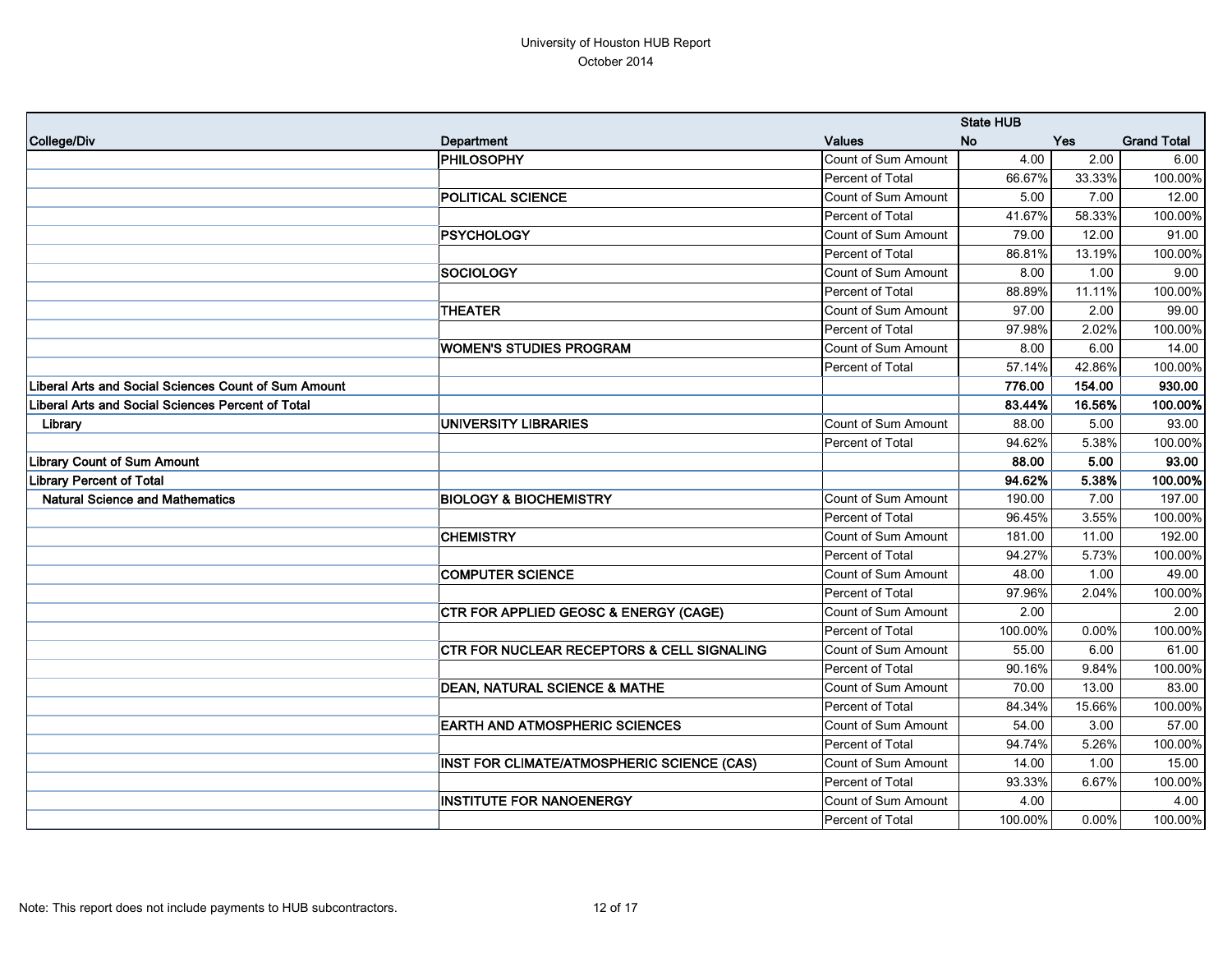|                                                     |                                                     | <b>State HUB</b>           |           |          |                    |
|-----------------------------------------------------|-----------------------------------------------------|----------------------------|-----------|----------|--------------------|
| College/Div                                         | Department                                          | <b>Values</b>              | <b>No</b> | Yes      | <b>Grand Total</b> |
| <b>Natural Science and Mathematics</b>              | <b>MATHEMATICS</b>                                  | Count of Sum Amount        | 46.00     | 12.00    | 58.00              |
|                                                     |                                                     | Percent of Total           | 79.31%    | 20.69%   | 100.00%            |
|                                                     | <b>PHYSICS</b>                                      | Count of Sum Amount        | 73.00     | 15.00    | 88.00              |
|                                                     |                                                     | Percent of Total           | 82.95%    | 17.05%   | 100.00%            |
| Natural Science and Mathematics Count of Sum Amount |                                                     |                            | 737.00    | 69.00    | 806.00             |
| Natural Science and Mathematics Percent of Total    |                                                     |                            | 91.44%    | 8.56%    | 100.00%            |
| Optometry                                           | <b>DEAN, OPTOMETRY</b>                              | Count of Sum Amount        | 60.00     | 10.00    | 70.00              |
|                                                     |                                                     | Percent of Total           | 85.71%    | 14.29%   | 100.00%            |
|                                                     | <b>OPT VISION SCIENCES</b>                          | Count of Sum Amount        | 70.00     |          | 70.00              |
|                                                     |                                                     | Percent of Total           | 100.00%   | 0.00%    | 100.00%            |
|                                                     | <b>OPTOMETRY CLINIC</b>                             | <b>Count of Sum Amount</b> | 97.00     | 20.00    | 117.00             |
|                                                     |                                                     | Percent of Total           | 82.91%    | 17.09%   | 100.00%            |
| <b>Optometry Count of Sum Amount</b>                |                                                     |                            | 227.00    | 30.00    | 257.00             |
| <b>Optometry Percent of Total</b>                   |                                                     |                            | 88.33%    | 11.67%   | 100.00%            |
| Pharmacy                                            | <b>CLINICAL PHARMACY &amp; ADMINISTRA</b>           | Count of Sum Amount        | 60.00     | 7.00     | 67.00              |
|                                                     |                                                     | Percent of Total           | 89.55%    | 10.45%   | 100.00%            |
|                                                     | <b>DEAN, PHARMACY</b>                               | Count of Sum Amount        | 70.00     | 12.00    | 82.00              |
|                                                     |                                                     | Percent of Total           | 85.37%    | 14.63%   | 100.00%            |
|                                                     | <b>EXPERIENTIAL PROGRAMS</b>                        | Count of Sum Amount        | 15.00     | 2.00     | 17.00              |
|                                                     |                                                     | Percent of Total           | 88.24%    | 11.76%   | 100.00%            |
|                                                     | <b>INSTITUTE OF COMMUNITY HEALTH</b>                | Count of Sum Amount        |           | 1.00     | 1.00               |
|                                                     |                                                     | Percent of Total           | 0.00%     | 100.00%  | 100.00%            |
|                                                     | PHAR HEALTH OUTCOMES & POLICY                       | Count of Sum Amount        | 2.00      | 2.00     | 4.00               |
|                                                     |                                                     | Percent of Total           | 50.00%    | 50.00%   | 100.00%            |
|                                                     | PHARMACOLOGICAL & PHARMACEUTIC                      | Count of Sum Amount        | 157.00    | 10.00    | 167.00             |
|                                                     |                                                     | Percent of Total           | 94.01%    | 5.99%    | 100.00%            |
|                                                     | <b>STUDENT SERVICES PHARMACY</b>                    | Count of Sum Amount        | 5.00      |          | 5.00               |
|                                                     |                                                     | Percent of Total           | 100.00%   | $0.00\%$ | 100.00%            |
| <b>Pharmacy Count of Sum Amount</b>                 |                                                     |                            | 309.00    | 34.00    | 343.00             |
| <b>Pharmacy Percent of Total</b>                    |                                                     |                            | 90.09%    | 9.91%    | 100.00%            |
| Research                                            | <b>ANIMAL CARE OPERATIONS</b>                       | Count of Sum Amount        | 46.00     | 5.00     | 51.00              |
|                                                     |                                                     | Percent of Total           | 90.20%    | 9.80%    | 100.00%            |
|                                                     | <b>BUSINESS OPERATIONS &amp; IT</b>                 | Count of Sum Amount        | 16.00     |          | 16.00              |
|                                                     |                                                     | Percent of Total           | 100.00%   | $0.00\%$ | 100.00%            |
|                                                     | <b>CENTER FOR ADVANCED COMPUTING &amp; DATA SYS</b> | Count of Sum Amount        | 14.00     | 9.00     | 23.00              |
|                                                     |                                                     | Percent of Total           | 60.87%    | 39.13%   | 100.00%            |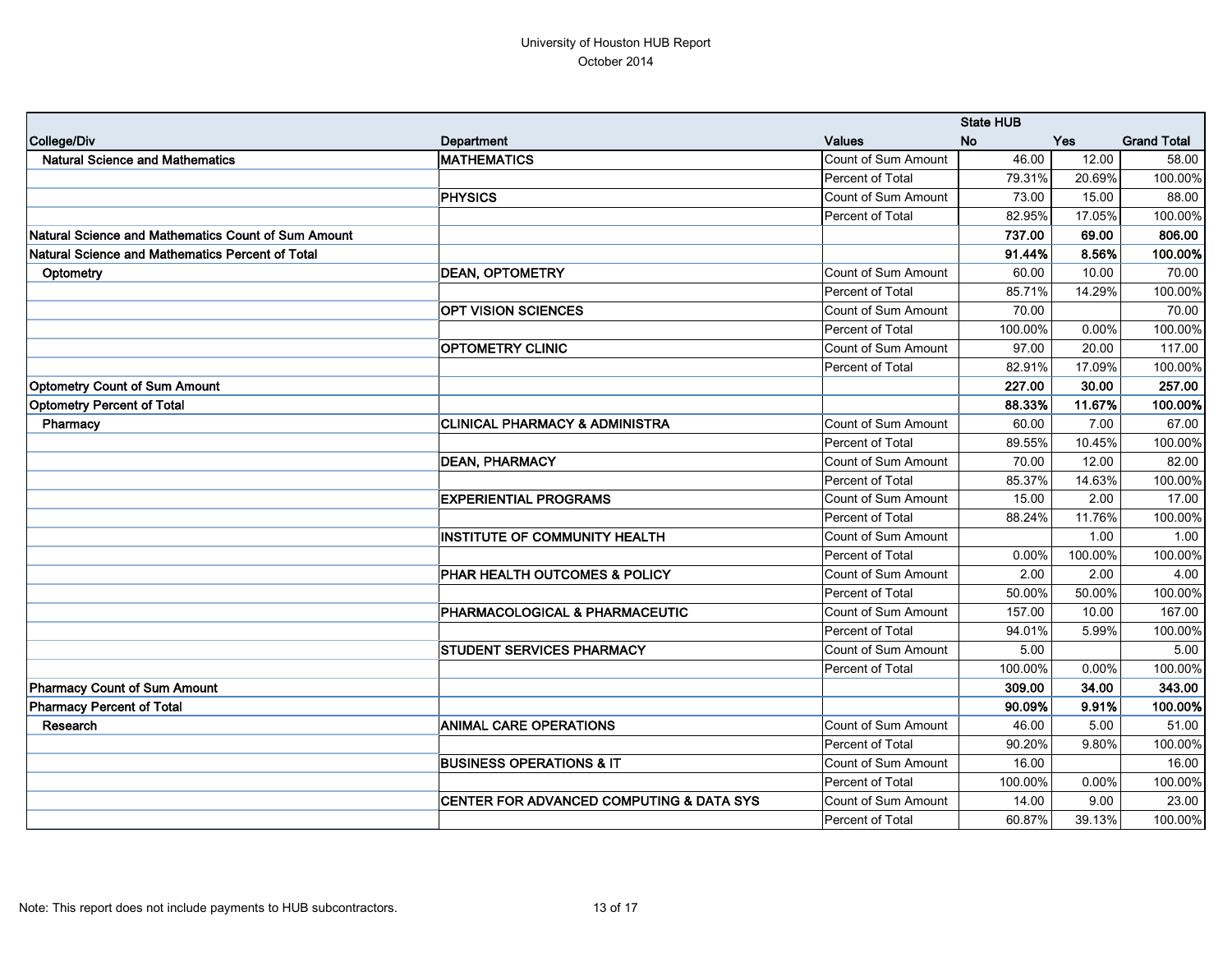|                                     |                                           | <b>State HUB</b>           |           |            |                    |
|-------------------------------------|-------------------------------------------|----------------------------|-----------|------------|--------------------|
| College/Div                         | Department                                | <b>Values</b>              | <b>No</b> | <b>Yes</b> | <b>Grand Total</b> |
| Research                            | <b>CENTER FOR ADVANCED MATERIALS</b>      | <b>Count of Sum Amount</b> | 12.00     |            | 12.00              |
|                                     |                                           | Percent of Total           | 100.00%   | 0.00%      | 100.00%            |
|                                     | <b>GRANT DEVELOPMENT</b>                  | <b>Count of Sum Amount</b> | 4.00      | 1.00       | 5.00               |
|                                     |                                           | Percent of Total           | 80.00%    | 20.00%     | 100.00%            |
|                                     | <b>GRANTS AND CONTRACTS</b>               | Count of Sum Amount        | 11.00     | 1.00       | 12.00              |
|                                     |                                           | Percent of Total           | 91.67%    | 8.33%      | 100.00%            |
|                                     | <b>HOUSTON COASTAL CENTER</b>             | Count of Sum Amount        | 1.00      |            | 1.00               |
|                                     |                                           | Percent of Total           | 100.00%   | 0.00%      | 100.00%            |
|                                     | OFFICE OF TECHNOLOGY MANAGEMENT           | Count of Sum Amount        | 11.00     |            | 11.00              |
|                                     |                                           | Percent of Total           | 100.00%   | 0.00%      | 100.00%            |
|                                     | <b>RESEARCH</b>                           | Count of Sum Amount        | 18.00     | 5.00       | 23.00              |
|                                     |                                           | Percent of Total           | 78.26%    | 21.74%     | 100.00%            |
|                                     | RESEARCH POLICIES/COMPLIANCE/COMMITTEES   | Count of Sum Amount        | 2.00      |            | 2.00               |
|                                     |                                           | Percent of Total           | 100.00%   | 0.00%      | 100.00%            |
|                                     | <b>SPACE VACUUM EPITAXY CENTER</b>        | Count of Sum Amount        | 2.00      |            | 2.00               |
|                                     |                                           | Percent of Total           | 100.00%   | 0.00%      | 100.00%            |
|                                     | <b>TIMES</b>                              | Count of Sum Amount        | 53.00     | 22.00      | 75.00              |
|                                     |                                           | Percent of Total           | 70.67%    | 29.33%     | 100.00%            |
|                                     | TX CTR SUPERCONDUCTIVITY AT UH            | <b>Count of Sum Amount</b> | 47.00     | 3.00       | 50.00              |
|                                     |                                           | Percent of Total           | 94.00%    | 6.00%      | 100.00%            |
|                                     | TX OBESITY RESEARCH CENTER                | Count of Sum Amount        | 6.00      | 4.00       | 10.00              |
|                                     |                                           | Percent of Total           | 60.00%    | 40.00%     | 100.00%            |
|                                     | UH SEQUENCING CORE FACILITY               | Count of Sum Amount        | 5.00      |            | 5.00               |
|                                     |                                           | Percent of Total           | 100.00%   | 0.00%      | 100.00%            |
| <b>Research Count of Sum Amount</b> |                                           |                            | 248.00    | 50.00      | 298.00             |
| <b>Research Percent of Total</b>    |                                           |                            | 83.22%    | 16.78%     | 100.00%            |
| <b>Student Affairs</b>              | <b>ADMISSIONS</b>                         | Count of Sum Amount        | 39.00     | 12.00      | 51.00              |
|                                     |                                           | Percent of Total           | 76.47%    | 23.53%     | 100.00%            |
|                                     | <b>CAMPUS RECREATION</b>                  | Count of Sum Amount        | 40.00     | 2.00       | 42.00              |
|                                     |                                           | Percent of Total           | 95.24%    | 4.76%      | 100.00%            |
|                                     | CENTER FOR STUDENT INVOLVEMENT            | Count of Sum Amount        | 52.00     | 17.00      | 69.00              |
|                                     |                                           | Percent of Total           | 75.36%    | 24.64%     | 100.00%            |
|                                     | <b>CENTER FOR STUDENT MEDIA</b>           | Count of Sum Amount        | 28.00     | 16.00      | 44.00              |
|                                     |                                           | Percent of Total           | 63.64%    | 36.36%     | 100.00%            |
|                                     | <b>CENTER FOR STUDENTS W/DISABILITIES</b> | Count of Sum Amount        | 14.00     | 1.00       | 15.00              |
|                                     |                                           | Percent of Total           | 93.33%    | 6.67%      | 100.00%            |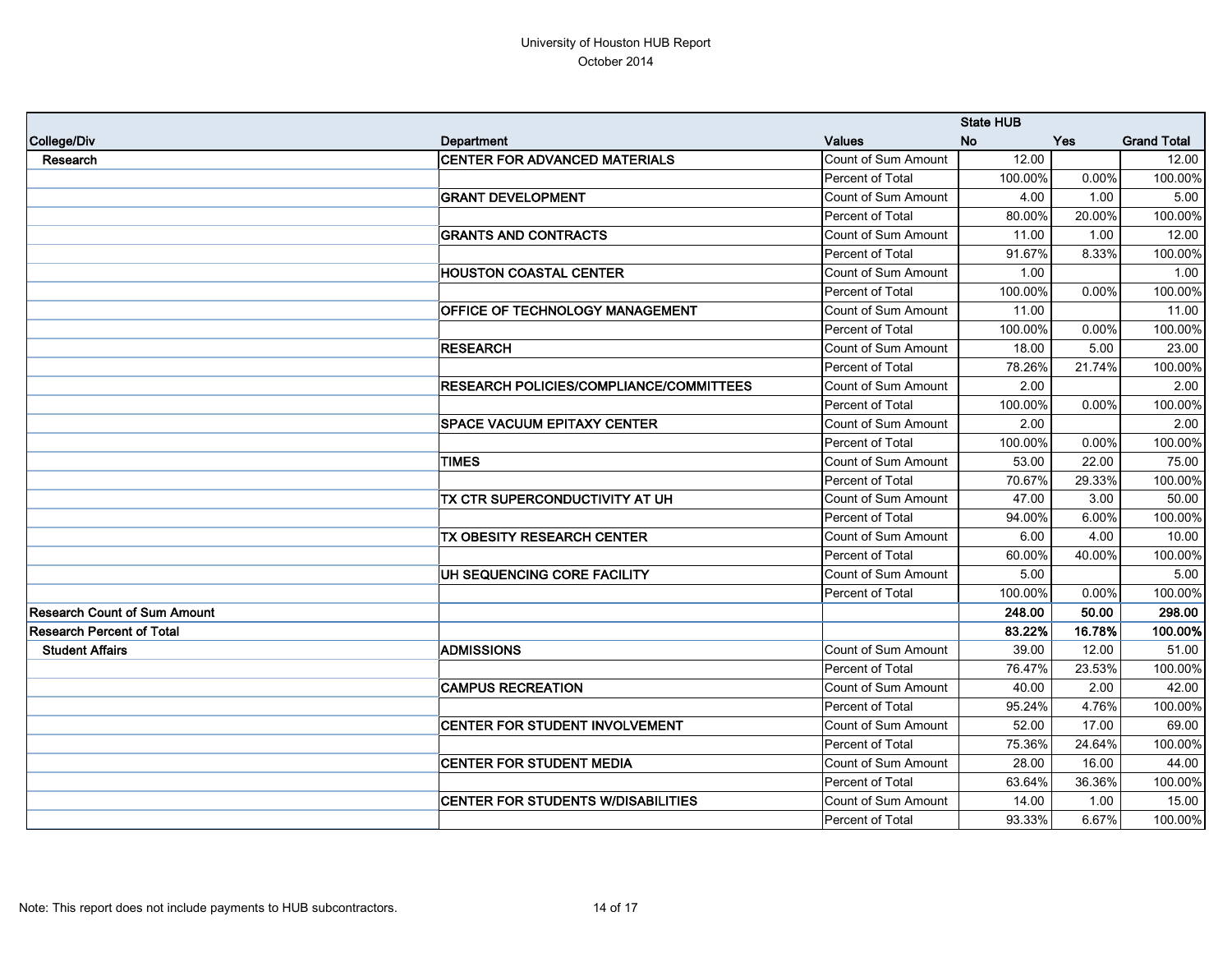|                        |                                           | <b>State HUB</b>           |           |            |                    |
|------------------------|-------------------------------------------|----------------------------|-----------|------------|--------------------|
| College/Div            | Department                                | <b>Values</b>              | <b>No</b> | <b>Yes</b> | <b>Grand Total</b> |
| <b>Student Affairs</b> | <b>CHILDREN'S LEARNING CENTER</b>         | Count of Sum Amount        | 16.00     | 3.00       | 19.00              |
|                        |                                           | Percent of Total           | 84.21%    | 15.79%     | 100.00%            |
|                        | <b>CNTR FOR DIVERSITY &amp; INCLUSION</b> | <b>Count of Sum Amount</b> | 2.00      | 1.00       | 3.00               |
|                        |                                           | Percent of Total           | 66.67%    | 33.33%     | 100.00%            |
|                        | <b>COUNSELING AND PSYCH SVCS</b>          | Count of Sum Amount        | 9.00      | 5.00       | 14.00              |
|                        |                                           | Percent of Total           | 64.29%    | 35.71%     | 100.00%            |
|                        | <b>CTR FOR LEADERSHIP &amp; FSL</b>       | Count of Sum Amount        | 1.00      | 1.00       | 2.00               |
|                        |                                           | Percent of Total           | 50.00%    | 50.00%     | 100.00%            |
|                        | <b>DEAN OF STUDENTS</b>                   | Count of Sum Amount        | 15.00     | 2.00       | 17.00              |
|                        |                                           | Percent of Total           | 88.24%    | 11.76%     | 100.00%            |
|                        | <b>ENROLLMENT MANAGEMENT SERVICES</b>     | <b>Count of Sum Amount</b> | 3.00      | 5.00       | 8.00               |
|                        |                                           | Percent of Total           | 37.50%    | 62.50%     | 100.00%            |
|                        | <b>ENROLLMENT MGMT PROD SUPPORT</b>       | Count of Sum Amount        | 6.00      | 1.00       | 7.00               |
|                        |                                           | Percent of Total           | 85.71%    | 14.29%     | 100.00%            |
|                        | <b>LGBT RESOURCE CENTER</b>               | Count of Sum Amount        | 3.00      | 7.00       | 10.00              |
|                        |                                           | Percent of Total           | 30.00%    | 70.00%     | 100.00%            |
|                        | OFFICE OF THE UNIVERSITY REGISTRAR        | Count of Sum Amount        | 13.00     | 2.00       | 15.00              |
|                        |                                           | Percent of Total           | 86.67%    | 13.33%     | 100.00%            |
|                        | <b>RELIGION CENTER</b>                    | Count of Sum Amount        | 4.00      | 1.00       | 5.00               |
|                        |                                           | Percent of Total           | 80.00%    | 20.00%     | 100.00%            |
|                        | <b>SCHOLARSHIPS AND FINANCIAL AID</b>     | Count of Sum Amount        | 14.00     | 2.00       | 16.00              |
|                        |                                           | Percent of Total           | 87.50%    | 12.50%     | 100.00%            |
|                        | <b>STU COMMUNICATION &amp; MARKETING</b>  | Count of Sum Amount        | 3.00      | 2.00       | 5.00               |
|                        |                                           | Percent of Total           | 60.00%    | 40.00%     | 100.00%            |
|                        | <b>STUDENT AFFAIRS</b>                    | Count of Sum Amount        | 21.00     | 5.00       | 26.00              |
|                        |                                           | Percent of Total           | 80.77%    | 19.23%     | 100.00%            |
|                        | <b>STUDENT AFFAIRS IT SERVICES</b>        | Count of Sum Amount        |           | 2.00       | 2.00               |
|                        |                                           | Percent of Total           | $0.00\%$  | 100.00%    | 100.00%            |
|                        | <b>STUDENT HEALTH CENTER</b>              | Count of Sum Amount        | 18.00     | 3.00       | 21.00              |
|                        |                                           | Percent of Total           | 85.71%    | 14.29%     | 100.00%            |
|                        | <b>STUDENT HOUSING - RESID LIFE (PH)</b>  | Count of Sum Amount        | 39.00     | 41.00      | 80.00              |
|                        |                                           | Percent of Total           | 48.75%    | 51.25%     | 100.00%            |
|                        | UNIVERSITY CAREER SERVICES                | Count of Sum Amount        | 19.00     | 2.00       | 21.00              |
|                        |                                           | Percent of Total           | 90.48%    | 9.52%      | 100.00%            |
|                        | UNIVERSITY CENTER                         | Count of Sum Amount        | 71.00     | 14.00      | 85.00              |
|                        |                                           | Percent of Total           | 83.53%    | 16.47%     | 100.00%            |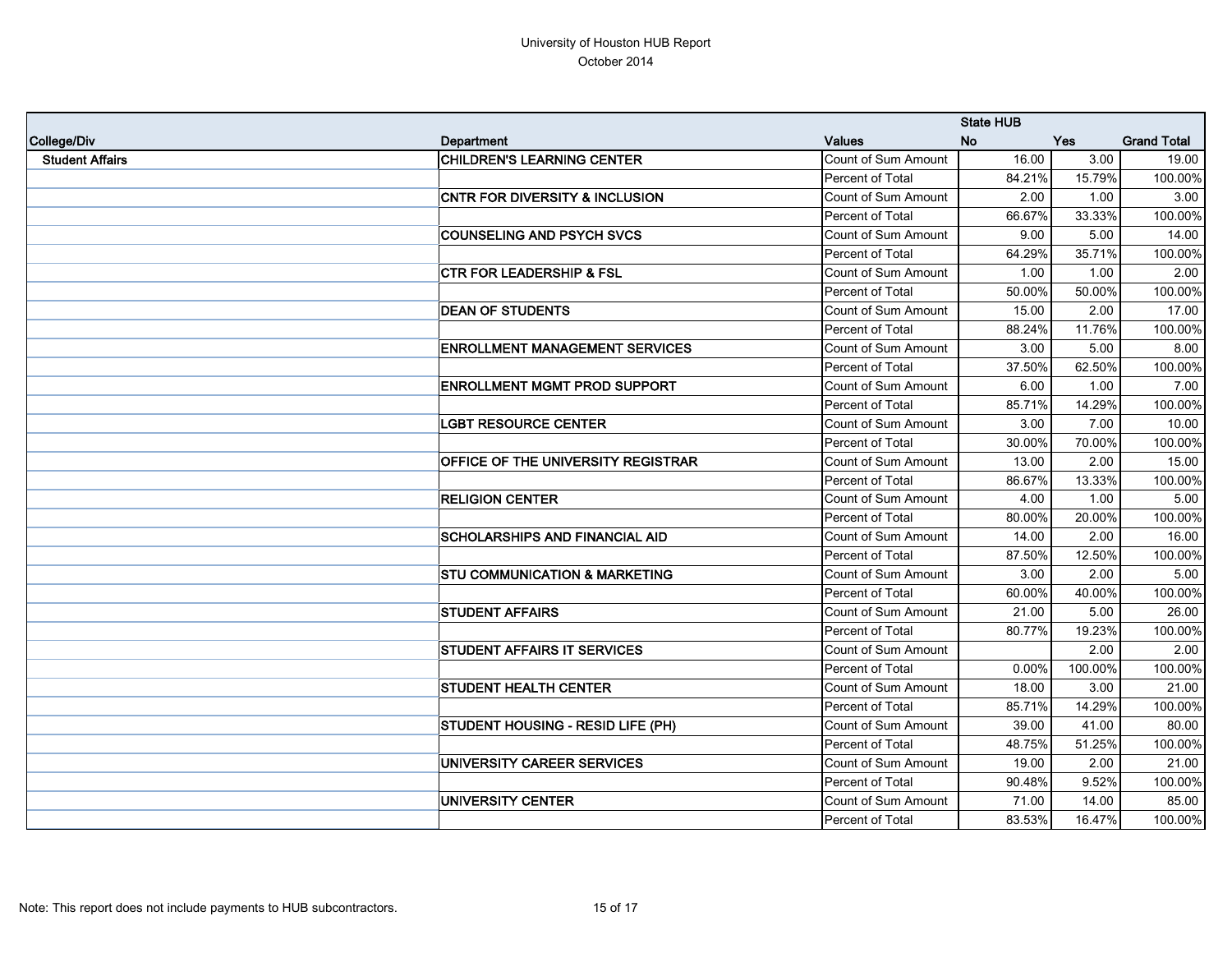|                                            |                                            |                     | <b>State HUB</b> |            |                    |  |
|--------------------------------------------|--------------------------------------------|---------------------|------------------|------------|--------------------|--|
| College/Div                                | Department                                 | <b>Values</b>       | <b>No</b>        | <b>Yes</b> | <b>Grand Total</b> |  |
|                                            | <b>URBAN EXPERIENCE VPSA</b>               | Count of Sum Amount | 2.00             | 1.00       | 3.00               |  |
|                                            |                                            | Percent of Total    | 66.67%           | 33.33%     | 100.00%            |  |
|                                            | <b>VETERAN SERVICES</b>                    | Count of Sum Amount | 9.00             |            | 9.00               |  |
|                                            |                                            | Percent of Total    | 100.00%          | 0.00%      | 100.00%            |  |
|                                            | <b>WELLNESS CENTER</b>                     | Count of Sum Amount | 4.00             |            | 4.00               |  |
|                                            |                                            | Percent of Total    | 100.00%          | 0.00%      | 100.00%            |  |
|                                            | <b>WOMEN'S RESOURCE CENTER</b>             | Count of Sum Amount | 1.00             | 1.00       | 2.00               |  |
|                                            |                                            | Percent of Total    | 50.00%           | 50.00%     | 100.00%            |  |
| <b>Student Affairs Count of Sum Amount</b> |                                            |                     | 446.00           | 149.00     | 595.00             |  |
| <b>Student Affairs Percent of Total</b>    |                                            |                     | 74.96%           | 25.04%     | 100.00%            |  |
| Technology                                 | <b>CENTER FOR FUTURE OF HEALTH</b>         | Count of Sum Amount | 1.00             |            | 1.00               |  |
|                                            |                                            | Percent of Total    | 100.00%          | 0.00%      | 100.00%            |  |
|                                            | <b>CENTER FOR TECHNOLOGY LITERACY</b>      | Count of Sum Amount | 3.00             | 2.00       | 5.00               |  |
|                                            |                                            | Percent of Total    | 60.00%           | 40.00%     | 100.00%            |  |
|                                            | <b>CONSTRUCTION MANAGEMENT</b>             | Count of Sum Amount | 4.00             | 9.00       | 13.00              |  |
|                                            |                                            | Percent of Total    | 30.77%           | 69.23%     | 100.00%            |  |
|                                            | <b>DEAN, TECHNOLOGY</b>                    | Count of Sum Amount | 21.00            | 11.00      | 32.00              |  |
|                                            |                                            | Percent of Total    | 65.63%           | 34.38%     | 100.00%            |  |
|                                            | <b>ENGINEERING TECHNOLOGY</b>              | Count of Sum Amount | 9.00             | 4.00       | 13.00              |  |
|                                            |                                            | Percent of Total    | 69.23%           | 30.77%     | 100.00%            |  |
|                                            | HUMAN DEVELOP AND CONSUMER SCI             | Count of Sum Amount | 9.00             | 2.00       | 11.00              |  |
|                                            |                                            | Percent of Total    | 81.82%           | 18.18%     | 100.00%            |  |
|                                            | <b>INFORMATION &amp; LOGISTICS TECH</b>    | Count of Sum Amount | 32.00            | 6.00       | 38.00              |  |
|                                            |                                            | Percent of Total    | 84.21%           | 15.79%     | 100.00%            |  |
|                                            | TX MANUFACTURING ASSISTANCE CTR (TMAC)     | Count of Sum Amount | 2.00             | 2.00       | 4.00               |  |
|                                            |                                            | Percent of Total    | 50.00%           | 50.00%     | 100.00%            |  |
| Technology Count of Sum Amount             |                                            |                     | 81.00            | 36.00      | 117.00             |  |
| Technology Percent of Total                |                                            |                     | 69.23%           | 30.77%     | 100.00%            |  |
| Univ Marketing, Comm, & Media Rel          | <b>INTERNAL COMMUNICATIONS</b>             | Count of Sum Amount | 1.00             |            | 1.00               |  |
|                                            |                                            | Percent of Total    | 100.00%          | $0.00\%$   | 100.00%            |  |
|                                            | MARKETING-UNIV MARKETING, COMM & MEDIA REL | Count of Sum Amount | 9.00             | 2.00       | 11.00              |  |
|                                            |                                            | Percent of Total    | 81.82%           | 18.18%     | 100.00%            |  |
|                                            | UNIVERSITY COMMUNICATIONS                  | Count of Sum Amount | 1.00             |            | 1.00               |  |
|                                            |                                            | Percent of Total    | 100.00%          | $0.00\%$   | 100.00%            |  |
|                                            | VP UNIV MKTG, COMM & MEDIA REL             | Count of Sum Amount | 6.00             | 1.00       | 7.00               |  |
|                                            |                                            | Percent of Total    | 85.71%           | 14.29%     | 100.00%            |  |